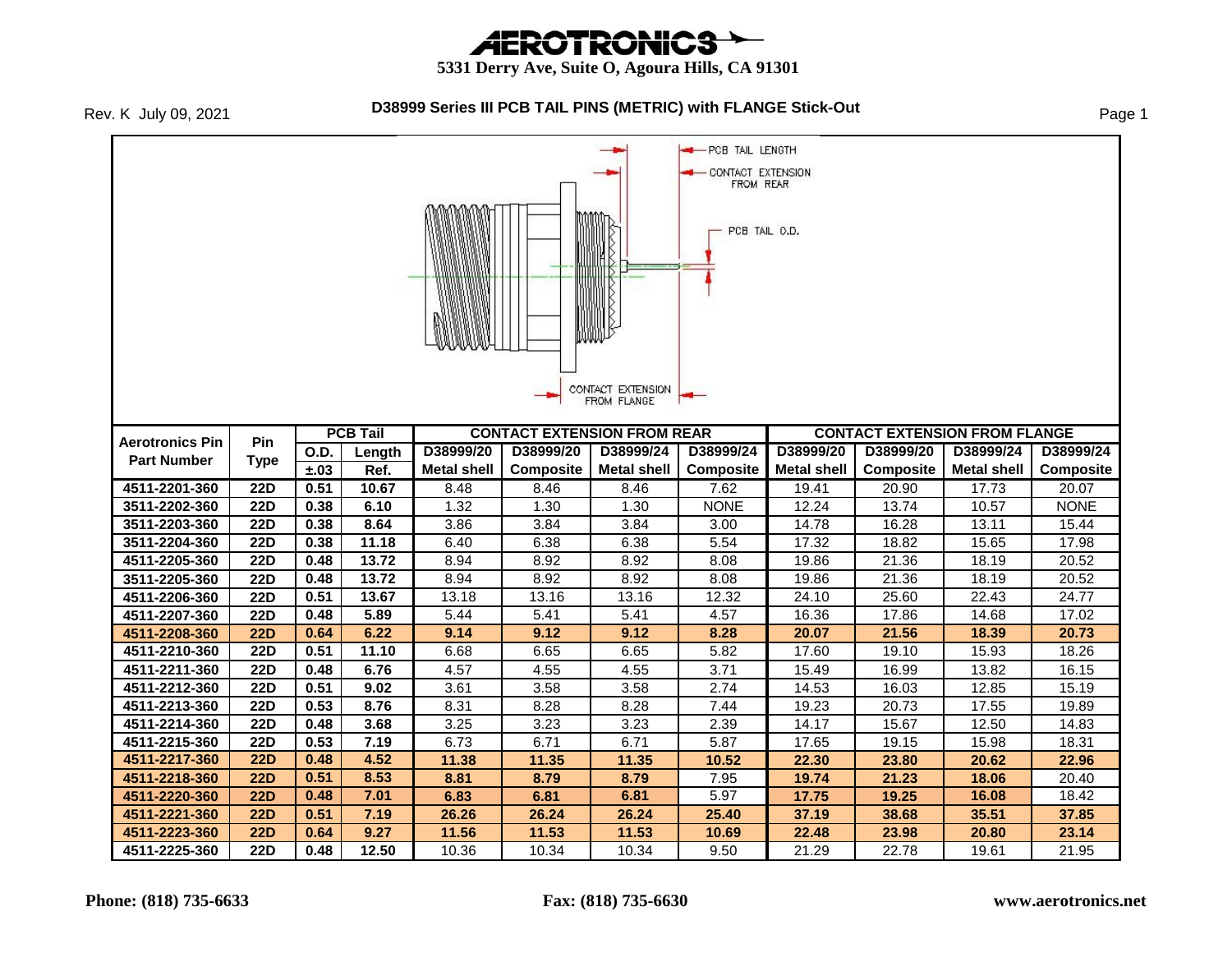

|                        |                  |             | <b>PCB Tail</b> |                    |           | <b>CONTACT EXTENSION FROM REAR</b> |                  |                    | <b>CONTACT EXTENSION FROM FLANGE</b> |             |             |
|------------------------|------------------|-------------|-----------------|--------------------|-----------|------------------------------------|------------------|--------------------|--------------------------------------|-------------|-------------|
| <b>Aerotronics Pin</b> | Pin              | <b>O.D.</b> | Length          | D38999/20          | D38999/20 | D38999/24                          | D38999/24        | D38999/20          | D38999/20                            | D38999/24   | D38999/24   |
| <b>Part Number</b>     | <b>Type</b>      | ±.03        | Ref.            | <b>Metal shell</b> | Composite | <b>Metal shell</b>                 | <b>Composite</b> | <b>Metal shell</b> | Composite                            | Metal shell | Composite   |
| 4511-2227-360          | <b>22D</b>       | 0.69        | 5.77            | 11.58              | 11.56     | 11.56                              | 10.72            | 22.50              | 24.00                                | 20.83       | 23.16       |
| 4511-2229-360          | <b>22D</b>       | 0.76        | 7.62            | 8.84               | 8.81      | 8.81                               | 7.98             | 19.76              | 21.26                                | 18.08       | 20.42       |
| 4511-2230-360          | <b>22D</b>       | 0.51        | 5.59            | 0.97               | 0.94      | 0.94                               | <b>NONE</b>      | 11.89              | 13.39                                | 10.21       | <b>NONE</b> |
| 4511-2231-360          | <b>22D</b>       | 0.51        | 10.34           | 5.97               | 5.94      | 5.94                               | 5.11             | 16.89              | 18.39                                | 15.21       | 17.55       |
| 4511-2232-360          | <b>22D</b>       | 0.51        | 11.43           | 5.54               | 5.51      | 5.51                               | 4.67             | 16.46              | 17.96                                | 14.78       | 17.12       |
| 4511-2233-360          | <b>22D</b>       | 0.51        | 11.18           | 5.23               | 5.21      | 5.21                               | 4.37             | 16.15              | 17.65                                | 14.48       | 16.81       |
| 4511-2234-360          | <b>22D</b>       | 0.51        | 7.04            | 2.67               | 2.64      | 2.64                               | 1.80             | 13.59              | 15.09                                | 11.91       | 14.25       |
| 4511-2236-360          | <b>22D</b>       | 0.48        | 4.57            | 4.14               | 4.11      | 4.11                               | 3.28             | 15.06              | 16.56                                | 13.39       | 15.72       |
| 4511-2237-360          | <b>22D</b>       | 0.76        | 19.38           | 15.06              | 15.04     | 15.04                              | 14.20            | 25.98              | 27.48                                | 24.31       | 26.64       |
| 4511-2238-360          | <b>22D</b>       | 0.76        | 22.68           | 18.36              | 18.34     | 18.34                              | 17.50            | 29.29              | 30.78                                | 27.61       | 29.95       |
| 4511-2239-360          | <b>22D</b>       | 0.51        | 4.29            | 4.85               | 4.83      | 4.83                               | 3.99             | 15.77              | 17.27                                | 14.10       | 16.43       |
| 4511-2241-360          | <b>22D</b>       | 0.71        | 3.99            | 5.64               | 5.61      | 5.61                               | 4.78             | 16.56              | 18.06                                | 14.88       | 17.22       |
| 4511-2243-360          | <b>22D</b>       | 0.48        | 3.99            | 5.00               | 4.98      | 4.98                               | 4.14             | 15.93              | 17.42                                | 14.25       | 16.59       |
| 4511-2244-360          | <b>22D</b>       | 0.51        | 4.57            | 4.11               | 4.09      | 4.09                               | 3.25             | 15.04              | 16.54                                | 13.36       | 15.70       |
| 4511-2245-360          | 22D              | 0.51        | 3.07            | 4.24               | 4.22      | 4.22                               | 3.38             | 15.16              | 16.66                                | 13.49       | 15.82       |
| 4511-2246-360          | <b>22D</b>       | 0.48        | 2.39            | 1.93               | 1.91      | 1.91                               | 1.07             | 12.85              | 14.35                                | 11.18       | 13.51       |
| 4511-2247-360          | 22D              | 0.64        | 8.36            | 9.91               | 9.88      | 9.88                               | 9.04             | 20.83              | 22.33                                | 19.15       | 21.49       |
| 4511-2248-360          | <b>22D</b>       | 0.81        | 10.16           | 10.19              | 10.16     | 10.16                              | 9.32             | 21.11              | 22.61                                | 19.43       | 21.77       |
| 4511-2249-360          | <b>22D</b>       | 0.56        | 4.32            | 6.32               | 6.30      | 6.30                               | 5.46             | 17.25              | 18.75                                | 15.57       | 17.91       |
| 3511-2250-360          | $\overline{22D}$ | 0.48        | 13.82           | 11.76              | 11.73     | 11.73                              | 10.90            | 22.68              | 24.18                                | 21.01       | 23.34       |
| 4511-2251-360          | <b>22D</b>       | 0.48        | 5.99            | 10.19              | 10.16     | 10.16                              | 9.32             | 21.11              | 22.61                                | 19.43       | 21.77       |
| 4511-2252-360          | 22D              | 0.48        | 5.21            | 18.52              | 18.49     | 18.49                              | 17.65            | 29.44              | 30.94                                | 27.76       | 30.10       |
| 3511-2253-360          | 22D              | 0.48        | 12.70           | 15.16              | 15.14     | 15.14                              | 14.30            | 26.09              | 27.58                                | 24.41       | 26.75       |
| 4511-2254-360          | <b>22D</b>       | 0.64        | 3.68            | 6.68               | 6.65      | 6.65                               | 5.82             | 17.60              | 19.10                                | 15.93       | 18.26       |
| 3511-2255-360          | <b>22D</b>       | 0.64        | 11.30           | 14.35              | 14.33     | 14.33                              | 13.49            | 25.27              | 26.77                                | 23.60       | 25.93       |
| 4511-2256-360          | <b>22D</b>       | 0.64        | 8.76            | 11.81              | 11.79     | 11.79                              | 10.95            | 22.73              | 24.23                                | 21.06       | 23.39       |
| 4511-2257-360          | <b>22D</b>       | 0.74        | 3.00            | 8.79               | 8.76      | 8.76                               | 7.92             | 19.71              | 21.21                                | 18.03       | 20.37       |
| 3511-2258-360          | <b>22D</b>       | 0.64        | 13.84           | 16.79              | 16.76     | 16.76                              | 15.93            | 27.71              | 29.21                                | 26.04       | 28.37       |
| 3511-2259-360          | <b>22D</b>       | 0.79        | 19.35           | 15.06              | 15.04     | 15.04                              | 14.20            | 25.98              | 27.48                                | 24.31       | 26.64       |
| 3511-2260-360          | <b>22D</b>       | 0.64        | 13.08           | 6.63               | 6.60      | 6.60                               | 5.77             | 17.55              | 19.05                                | 15.88       | 18.21       |
| 4511-2261-360          | <b>22D</b>       | 0.76        | 3.76            | 8.13               | 8.10      | 8.10                               | 7.26             | 19.05              | 20.55                                | 17.37       | 19.71       |
| 4511-2262-360          | $\overline{22D}$ | 0.48        | 3.48            | 7.37               | 7.34      | 7.34                               | 6.50             | 18.29              | 19.79                                | 16.61       | 18.95       |
| 4511-2263-360          | <b>22D</b>       | 0.48        | 6.38            | 14.05              | 14.02     | 14.02                              | 13.18            | 24.97              | 26.47                                | 23.29       | 25.63       |
| 4511-2264-360          | $\overline{22D}$ | 0.48        | 6.78            | 2.46               | 2.44      | 2.44                               | 1.60             | 13.39              | 14.88                                | 11.71       | 14.05       |
| 4511-2265-360          | 22D              | 0.48        | 10.41           | 10.19              | 10.16     | 10.16                              | 9.32             | 21.11              | 22.61                                | 19.43       | 21.77       |
| 4511-2266-360          | 22D              | 0.48        | 8.76            | 4.50               | 4.47      | 4.47                               | 3.63             | 15.42              | 16.92                                | 13.74       | 16.08       |
| 4511-2267-360          | <b>22D</b>       | 0.48        | 10.92           | 6.65               | 6.63      | 6.63                               | 5.79             | 17.58              | 19.08                                | 15.90       | 18.24       |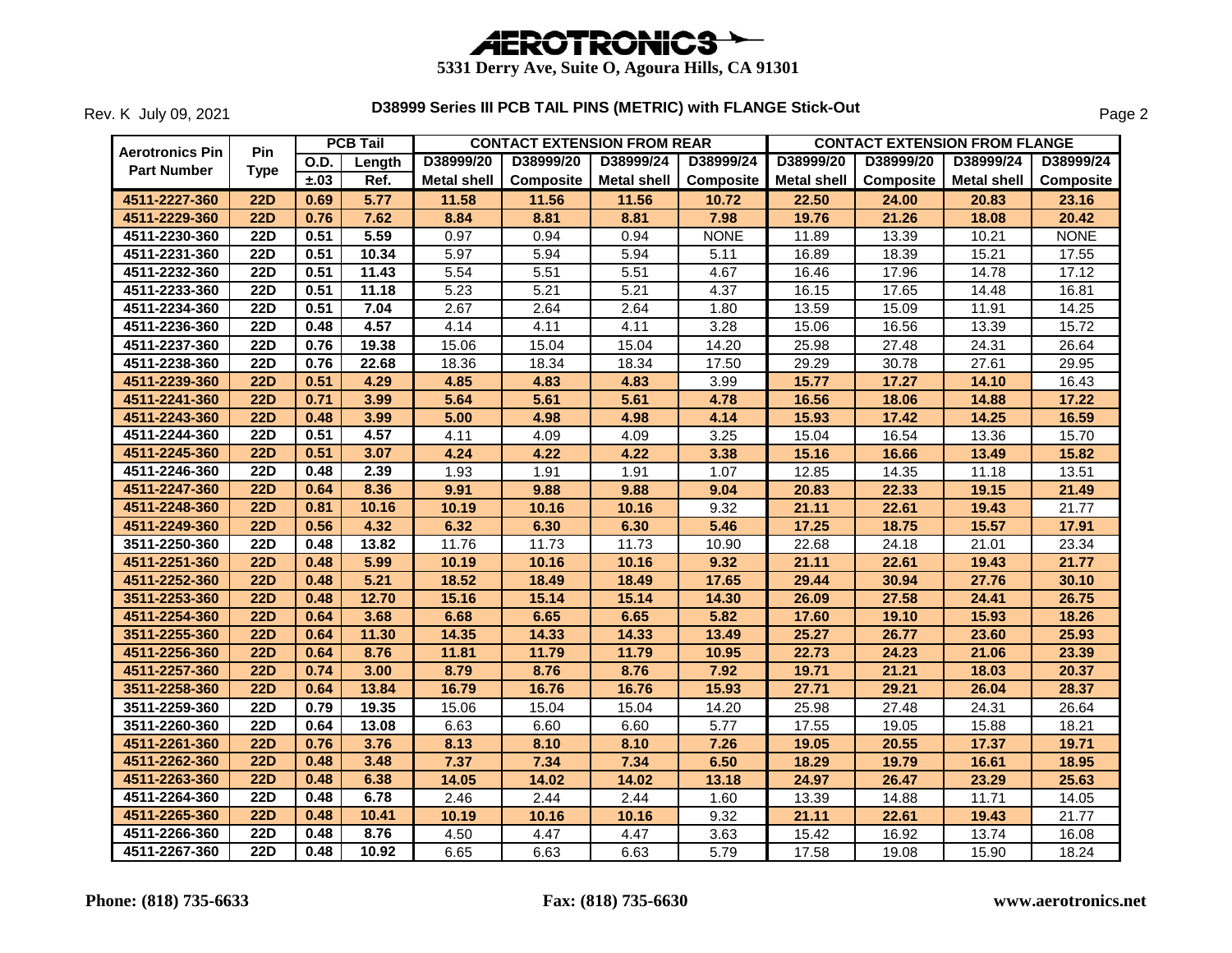

|                        |                  |             | <b>PCB Tail</b> | <b>CONTACT EXTENSION FROM REAR</b><br><b>CONTACT EXTENSION FROM FLANGE</b> |                  |                    |                  |                    |           |             |             |
|------------------------|------------------|-------------|-----------------|----------------------------------------------------------------------------|------------------|--------------------|------------------|--------------------|-----------|-------------|-------------|
| <b>Aerotronics Pin</b> | <b>Pin</b>       | <b>O.D.</b> | Length          | D38999/20                                                                  | D38999/20        | D38999/24          | D38999/24        | D38999/20          | D38999/20 | D38999/24   | D38999/24   |
| <b>Part Number</b>     | <b>Type</b>      | ±.03        | Ref.            | <b>Metal shell</b>                                                         | <b>Composite</b> | <b>Metal shell</b> | <b>Composite</b> | <b>Metal shell</b> | Composite | Metal shell | Composite   |
| 4511-2270-360          | <b>22D</b>       | 0.48        | 4.19            | 8.10                                                                       | 8.08             | 8.08               | 7.24             | 19.02              | 20.52     | 17.35       | 19.69       |
| 4511-2271-360          | <b>22D</b>       | 0.64        | 16.00           | 19.00                                                                      | 18.97            | 18.97              | 18.14            | 29.92              | 31.42     | 28.24       | 30.58       |
| 3511-2272-360          | <b>22D</b>       | 0.48        | 19.53           | 15.24                                                                      | 15.21            | 15.21              | 14.38            | 26.16              | 27.66     | 24.49       | 26.82       |
| 3511-2273-360          | <b>22D</b>       | 0.48        | 12.93           | 6.20                                                                       | 6.17             | 6.17               | 5.33             | 17.12              | 18.62     | 15.44       | 17.78       |
| 4511-2275-360          | <b>22D</b>       | 0.48        | 5.08            | 6.35                                                                       | 6.32             | 6.32               | 5.49             | 17.27              | 18.77     | 15.60       | 17.93       |
| 4511-2276-360          | <b>22D</b>       | 0.48        | 9.14            | 9.02                                                                       | 8.99             | 8.99               | 8.15             | 19.94              | 21.44     | 18.26       | 20.60       |
| 4511-2278-360          | <b>22D</b>       | 0.48        | 6.10            | 6.12                                                                       | 6.10             | 6.10               | 5.26             | 17.04              | 18.54     | 15.37       | 17.70       |
| 4511-2279-360          | <b>22D</b>       | 0.66        | 4.62            | 3.68                                                                       | 3.66             | 3.66               | 2.82             | 14.61              | 16.10     | 12.93       | 15.27       |
| 3511-2280-360          | <b>22D</b>       | 0.48        | 14.68           | 12.52                                                                      | 12.50            | 12.50              | 11.66            | 23.44              | 24.94     | 21.77       | 24.10       |
| 3511-2281-360          | $\overline{22D}$ | 0.48        | 13.26           | 11.10                                                                      | 11.07            | 11.07              | 10.24            | 22.02              | 23.52     | 20.35       | 22.68       |
| 4511-2282-360          | <b>22D</b>       | 0.48        | 6.10            | 5.51                                                                       | 5.49             | 5.49               | 4.65             | 16.43              | 17.93     | 14.76       | 17.09       |
| 4511-2283-360          | <b>22D</b>       | 0.48        | 10.34           | 5.94                                                                       | 5.92             | 5.92               | 5.08             | 16.87              | 18.36     | 15.19       | 17.53       |
| 4511-2285-360          | <b>22D</b>       | 0.48        | 5.21            | 22.15                                                                      | 22.12            | 22.12              | 21.29            | 33.07              | 34.57     | 31.39       | 33.73       |
| 4511-2286-360          | 22D              | 0.48        | 8.23            | 31.22                                                                      | 31.19            | 31.19              | 30.35            | 42.14              | 43.64     | 40.46       | 42.80       |
| 4511-2287-360          | <b>22D</b>       | 0.48        | 10.44           | 6.05                                                                       | 6.02             | 6.02               | 5.18             | 16.97              | 18.47     | 15.29       | 17.63       |
| 4511-2288-360          | <b>22D</b>       | 0.48        | 6.10            | 5.51                                                                       | 5.49             | 5.49               | 4.65             | 16.43              | 17.93     | 14.76       | 17.09       |
| 4511-2289-360          | <b>22D</b>       | 0.48        | 13.03           | 24.77                                                                      | 24.74            | 24.74              | 23.90            | 35.69              | 37.19     | 34.01       | 36.35       |
| 4511-2291-360          | <b>22D</b>       | 0.48        | 5.08            | 1.45                                                                       | 1.42             | 1.42               | <b>NONE</b>      | 12.37              | 13.87     | 10.69       | <b>NONE</b> |
| 4511-2293-360          | $\overline{22D}$ | 0.48        | 16.33           | 6.91                                                                       | 6.88             | 6.88               | 6.05             | 17.83              | 19.33     | 16.15       | 18.49       |
| 4511-2294-360          | <b>22D</b>       | 0.48        | 7.42            | 5.26                                                                       | 5.23             | 5.23               | 4.39             | 16.18              | 17.68     | 14.50       | 16.84       |
| 4511-2295-360          | <b>22D</b>       | 0.48        | 6.45            | $\overline{5.11}$                                                          | 5.08             | 5.08               | 4.24             | 16.03              | 17.53     | 14.35       | 16.69       |
| 4511-2296-360          | <b>22D</b>       | 0.48        | 2.18            | 3.68                                                                       | 3.66             | 3.66               | 2.82             | 14.61              | 16.10     | 12.93       | 15.27       |
| 4511-2297-360          | <b>22D</b>       | 0.48        | 8.89            | 4.42                                                                       | 4.39             | 4.39               | 3.56             | 15.34              | 16.84     | 13.67       | 16.00       |
| 4511-2298-360          | <b>22D</b>       | 0.48        | 11.86           | 9.70                                                                       | 9.68             | 9.68               | 8.84             | 20.62              | 22.12     | 18.95       | 21.29       |
| 4511-2299-360          | <b>22D</b>       | 0.48        | 7.37            | 1.07                                                                       | 1.04             | 1.04               | <b>NONE</b>      | 11.99              | 13.49     | 10.31       | <b>NONE</b> |
| 4511-2253B-360         | <b>22D</b>       | 0.76        | 6.35            | 6.20                                                                       | 6.17             | 6.17               | 5.33             | 17.12              | 18.62     | 15.44       | 17.78       |
| 4511-2254B-360         | <b>22D</b>       | 0.79        | 5.00            | 4.80                                                                       | 4.78             | 4.78               | 3.94             | 15.72              | 17.22     | 14.05       | 16.38       |
| 4511-2255B-360         | <b>22D</b>       | 0.48        | 4.32            | 7.80                                                                       | 7.77             | 7.77               | 6.93             | 18.72              | 20.22     | 17.04       | 19.38       |
| 4511-2256B-360         | <b>22D</b>       | 0.48        | 6.50            | 9.73                                                                       | 9.70             | 9.70               | 8.86             | 20.65              | 22.15     | 18.97       | 21.31       |
| 4511-2257B-360         | <b>22D</b>       | 0.48        | 7.87            | 7.29                                                                       | 7.26             | 7.26               | 6.43             | 18.21              | 19.71     | 16.54       | 18.87       |
| 4511-2258B-360         | <b>22D</b>       | 0.48        | 3.76            | 1.65                                                                       | 1.63             | 1.63               | 0.79             | 12.57              | 14.07     | 10.90       | 13.23       |
| 4511-2259B-360         | <b>22D</b>       | 0.48        | 11.43           | 4.27                                                                       | 4.24             | 4.24               | 3.40             | 15.19              | 16.69     | 13.51       | 15.85       |
| 4511-2260B-360         | <b>22D</b>       | 0.48        | 11.94           | 7.54                                                                       | 7.52             | 7.52               | 6.68             | 18.47              | 19.96     | 16.79       | 19.13       |
| 4511-2261B-360         | <b>22D</b>       | 0.48        | 7.24            | 7.29                                                                       | 7.26             | 7.26               | 6.43             | 18.21              | 19.71     | 16.54       | 18.87       |
| 4511-2262B-360         | <b>22D</b>       | 0.48        | 7.24            | 7.14                                                                       | 7.11             | 7.11               | 6.27             | 18.06              | 19.56     | 16.38       | 18.72       |
| 4511-2263B-360         | 22D              | 0.48        | 6.73            | 4.57                                                                       | 4.55             | 4.55               | 3.71             | 15.49              | 16.99     | 13.82       | 16.15       |
| 4511-2264B-360         | 22D              | 0.48        | 3.00            | 4.27                                                                       | 4.24             | 4.24               | 3.40             | 15.19              | 16.69     | 13.51       | 15.85       |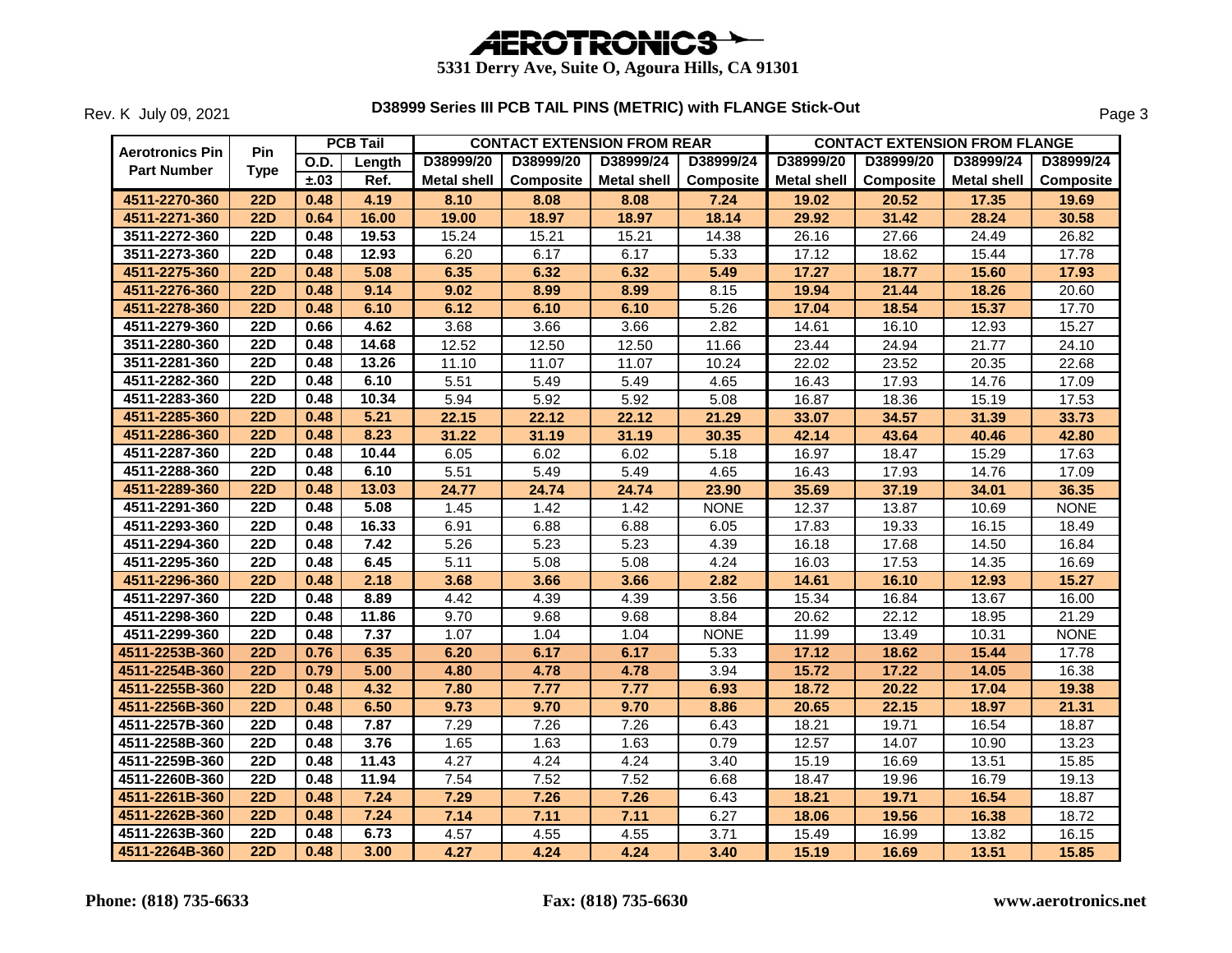

| Aerotronics Pin    | Pin         |      | <b>PCB Tail</b> |                    |           | <b>CONTACT EXTENSION FROM REAR</b> |             |             |                  | <b>CONTACT EXTENSION FROM FLANGE</b> |                  |
|--------------------|-------------|------|-----------------|--------------------|-----------|------------------------------------|-------------|-------------|------------------|--------------------------------------|------------------|
| <b>Part Number</b> | <b>Type</b> | O.D. | Length          | D38999/20          | D38999/20 | D38999/24                          | D38999/24   | D38999/20   | D38999/20        | D38999/24                            | D38999/24        |
|                    |             | ±.03 | Ref.            | <b>Metal shell</b> | Composite | <b>Metal shell</b>                 | Composite   | Metal shell | <b>Composite</b> | Metal shell                          | <b>Composite</b> |
| 4511-2265B-360     | <b>22D</b>  | 0.48 | 12.50           | 10.36              | 10.34     | 10.34                              | 9.50        | 21.29       | 22.78            | 19.61                                | 21.95            |
| 4511-2266B-360     | <b>22D</b>  | 0.48 | 14.55           | 12.42              | 12.40     | 12.40                              | 11.56       | 23.34       | 24.84            | 21.67                                | 24.00            |
| 4511-2267B-360     | <b>22D</b>  | 0.48 | 11.25           | 9.12               | 9.09      | 9.09                               | 8.26        | 20.04       | 21.54            | 18.36                                | 20.70            |
| 4511-2268B-360     | <b>22D</b>  | 0.48 | 9.02            | 21.56              | 21.54     | 21.54                              | 20.70       | 32.49       | 33.99            | 30.81                                | 33.15            |
| 4511-2269B-360     | <b>22D</b>  | 0.48 | 8.00            | 3.61               | 3.58      | 3.58                               | 2.74        | 14.53       | 16.03            | 12.85                                | 15.19            |
| 4511-2270B-360     | <b>22D</b>  | 0.48 | 2.54            | 3.81               | 3.78      | 3.78                               | 2.95        | 14.73       | 16.23            | 13.06                                | 15.39            |
| 4511-2271B-360     | <b>22D</b>  | 0.48 | 7.24            | 6.78               | 6.76      | 6.76                               | 5.92        | 17.70       | 19.20            | 16.03                                | 18.36            |
| 4511-2272B-360     | <b>22D</b>  | 0.48 | 15.19           | 11.35              | 11.33     | 11.33                              | 10.49       | 22.28       | 23.77            | 20.60                                | 22.94            |
| 4511-2274B-360     | <b>22D</b>  | 0.48 | 11.33           | 7.04               | 7.01      | 7.01                               | 6.17        | 17.96       | 19.46            | 16.28                                | 18.62            |
| 4511-2275B-360     | <b>22D</b>  | 0.48 | 11.81           | 7.42               | 7.39      | 7.39                               | 6.55        | 18.34       | 19.84            | 16.66                                | 19.00            |
| 4511-2276B-360     | <b>22D</b>  | 0.48 | 11.13           | 13.64              | 13.61     | 13.61                              | 12.78       | 24.56       | 26.06            | 22.89                                | 25.22            |
| 4511-2277B-360     | <b>22D</b>  | 0.48 | 18.92           | 30.48              | 30.45     | 30.45                              | 29.62       | 41.40       | 42.90            | 39.73                                | 42.06            |
| 4511-2278B-360     | <b>22D</b>  | 0.48 | 10.82           | 6.43               | 6.40      | 6.40                               | 5.56        | 17.35       | 18.85            | 15.67                                | 18.01            |
| 4511-2279B-360     | <b>22D</b>  | 0.48 | 9.93            | 7.77               | 7.75      | 7.75                               | 6.91        | 18.69       | 20.19            | 17.02                                | 19.35            |
| 4511-2281B-360     | <b>22D</b>  | 0.48 | 5.28            | 4.90               | 4.88      | 4.88                               | 4.04        | 15.82       | 17.32            | 14.15                                | 16.48            |
| 4511-2282B-360     | <b>22D</b>  | 0.48 | 3.99            | 11.79              | 11.76     | 11.76                              | 10.92       | 22.71       | 24.21            | 21.03                                | 23.37            |
| 4511-2283B-360     | <b>22D</b>  | 0.48 | 4.75            | 2.59               | 2.57      | 2.57                               | 1.73        | 13.51       | 15.01            | 11.84                                | 14.17            |
| 4511-2284B-360     | <b>22D</b>  | 0.48 | 8.03            | 2.74               | 2.72      | 2.72                               | 1.88        | 13.67       | 15.16            | 11.99                                | 14.33            |
| 4511-2285B-360     | <b>22D</b>  | 0.48 | 4.93            | 9.09               | 9.07      | 9.07                               | 8.23        | 20.02       | 21.51            | 18.34                                | 20.68            |
| 4511-2286B-360     | <b>22D</b>  | 0.48 | 4.88            | 9.83               | 9.80      | 9.80                               | 8.97        | 20.75       | 22.25            | 19.08                                | 21.41            |
| 4511-2287B-360     | <b>22D</b>  | 0.48 | 10.67           | 8.51               | 8.48      | 8.48                               | 7.65        | 19.43       | 20.93            | 17.75                                | 20.09            |
| 4511-2289B-360     | <b>22D</b>  | 0.48 | 6.35            | 14.02              | 14.00     | 14.00                              | 13.16       | 24.94       | 26.44            | 23.27                                | 25.60            |
| 4511-2290B-360     | <b>22D</b>  | 0.48 | 5.66            | 1.02               | 0.99      | 0.99                               | <b>NONE</b> | 11.94       | 13.44            | 10.26                                | <b>NONE</b>      |
| 4511-2293B-360     | <b>22D</b>  | 0.48 | 2.54            | 3.86               | 3.84      | 3.84                               | 3.00        | 14.78       | 16.28            | 13.11                                | 15.44            |
| 4511-2294B-360     | <b>22D</b>  | 0.48 | 10.92           | 8.69               | 8.66      | 8.66                               | 7.82        | 19.61       | 21.11            | 17.93                                | 20.27            |
| 4511-2295B-360     | <b>22D</b>  | 0.48 | 5.77            | 5.31               | 5.28      | 5.28                               | 4.45        | 16.23       | 17.73            | 14.55                                | 16.89            |
| 4511-2297B-360     | <b>22D</b>  | 0.48 | 13.00           | 10.85              | 10.82     | 10.82                              | 9.98        | 21.77       | 23.27            | 20.09                                | 22.43            |
| 4511-2298B-360     | <b>22D</b>  | 0.48 | 7.21            | 4.98               | 4.95      | 4.95                               | 4.11        | 15.90       | 17.40            | 14.22                                | 16.56            |
| 4511-2299B-360     | <b>22D</b>  | 0.48 | 8.69            | 8.26               | 8.23      | 8.23                               | 7.39        | 19.18       | 20.68            | 17.50                                | 19.84            |
| 4511-2200-361      | <b>22M</b>  | 0.51 | 11.43           | 5.26               | 5.23      | 5.23                               | 4.39        | 16.18       | 17.68            | 14.50                                | 16.84            |
| 4511-2201-361      | <b>22M</b>  | 0.56 | 4.75            | 7.72               | 7.70      | 7.70                               | 6.86        | 18.64       | 20.14            | 16.97                                | 19.30            |
| 3511-2202-361      | <b>22M</b>  | 0.48 | 14.48           | 12.95              | 12.93     | 12.93                              | 12.09       | 23.88       | 25.37            | 22.20                                | 24.54            |
| 4511-2202-361      | <b>22M</b>  | 0.48 | 14.48           | 12.95              | 12.93     | 12.93                              | 12.09       | 23.88       | 25.37            | 22.20                                | 24.54            |
| 1511-2203-361      | <b>22M</b>  | 0.48 | 9.60            | 5.49               | 5.46      | 5.46                               | 4.62        | 16.41       | 17.91            | 14.73                                | 17.07            |
| 3511-2203-361      | <b>22M</b>  | 0.48 | 9.60            | 5.49               | 5.46      | 5.46                               | 4.62        | 16.41       | 17.91            | 14.73                                | 17.07            |
| 4511-2203-361      | <b>22M</b>  | 0.48 | 9.60            | 5.49               | 5.46      | 5.46                               | 4.62        | 16.41       | 17.91            | 14.73                                | 17.07            |
| 4511-2204-361      | <b>22M</b>  | 0.48 | 7.75            | 23.09              | 23.06     | 23.06                              | 22.23       | 34.01       | 35.51            | 32.33                                | 34.67            |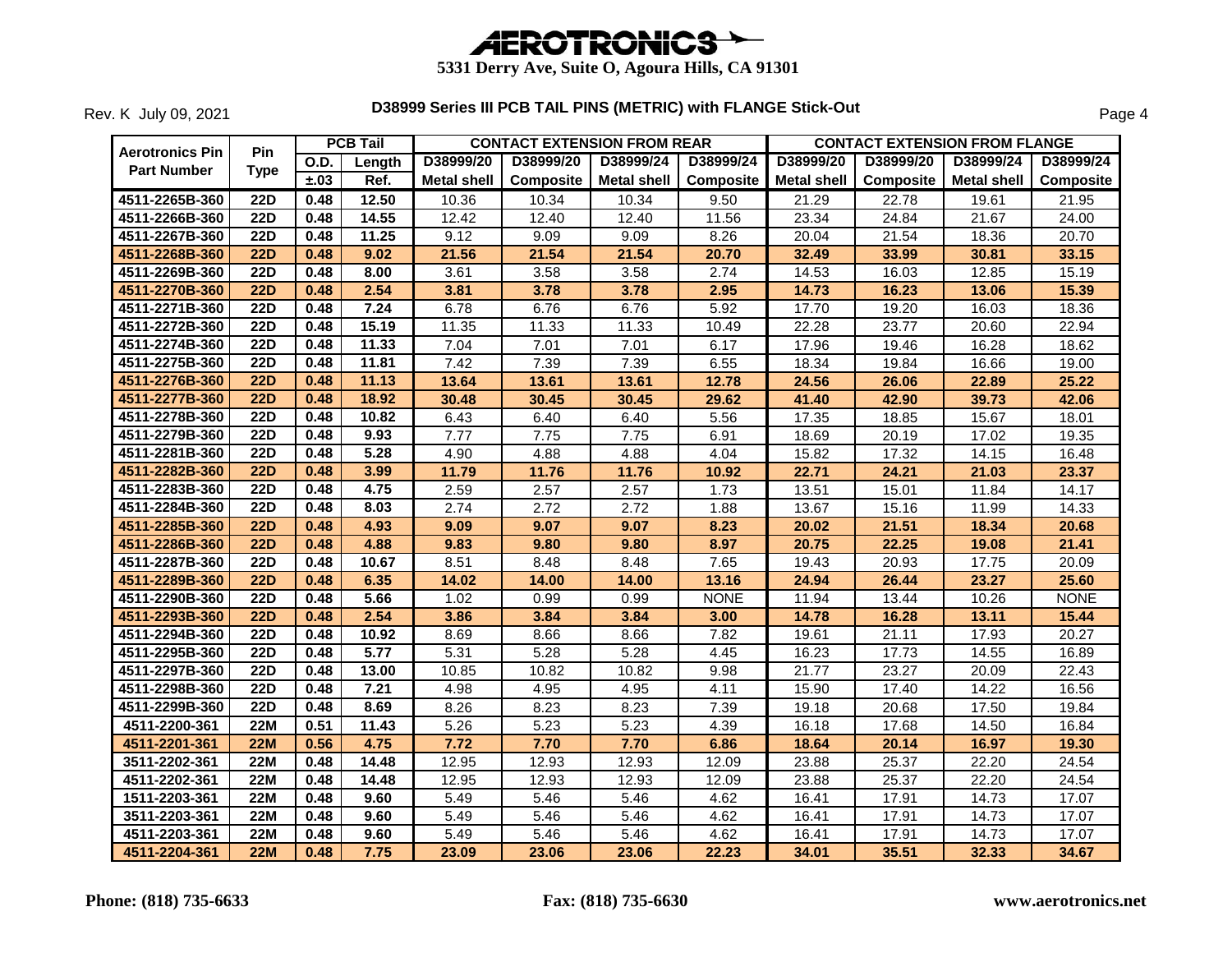

| <b>Aerotronics Pin</b> | <b>Pin</b>  |      | <b>PCB Tail</b> |                    | <b>CONTACT EXTENSION FROM REAR</b> |                    |                  |                    | <b>CONTACT EXTENSION FROM FLANGE</b> |             |                  |
|------------------------|-------------|------|-----------------|--------------------|------------------------------------|--------------------|------------------|--------------------|--------------------------------------|-------------|------------------|
| <b>Part Number</b>     | <b>Type</b> | O.D. | Length          | D38999/20          | D38999/20                          | D38999/24          | D38999/24        | D38999/20          | D38999/20                            | D38999/24   | D38999/24        |
|                        |             | ±.03 | Ref.            | <b>Metal shell</b> | Composite                          | <b>Metal shell</b> | <b>Composite</b> | <b>Metal shell</b> | Composite                            | Metal shell | <b>Composite</b> |
| 4511-2205-361          | <b>22M</b>  | 0.48 | 7.75            | 1.19               | 1.17                               | 1.17               | <b>NONE</b>      | 12.12              | 13.61                                | 10.44       | <b>NONE</b>      |
| 1511-2206-361          | <b>22M</b>  | 0.48 | 12.42           | 8.33               | 8.31                               | 8.31               | 7.47             | 19.25              | 20.75                                | 17.58       | 19.91            |
| 3511-2206-361          | 22M         | 0.48 | 12.42           | 8.33               | 8.31                               | 8.31               | 7.47             | 19.25              | 20.75                                | 17.58       | 19.91            |
| 4511-2206-361          | <b>22M</b>  | 0.48 | 12.42           | 8.33               | 8.31                               | 8.31               | 7.47             | 19.25              | 20.75                                | 17.58       | 19.91            |
| 3511-2207-361          | <b>22M</b>  | 0.48 | 19.41           | 17.25              | 17.22                              | 17.22              | 16.38            | 28.17              | 29.67                                | 26.49       | 28.83            |
| 4511-2207-361          | 22M         | 0.48 | 19.41           | 17.25              | 17.22                              | 17.22              | 16.38            | 28.17              | 29.67                                | 26.49       | 28.83            |
| 4511-2208-361          | <b>22M</b>  | 0.48 | 5.08            | 1.45               | 1.42                               | 1.42               | <b>NONE</b>      | 12.37              | 13.87                                | 10.69       | <b>NONE</b>      |
| 3511-2211-361          | <b>22M</b>  | 0.48 | 7.62            | 2.24               | 2.21                               | 2.21               | 1.37             | 13.16              | 14.66                                | 11.48       | 13.82            |
| 4511-2211-361          | <b>22M</b>  | 0.48 | 7.62            | 2.24               | 2.21                               | 2.21               | 1.37             | 13.16              | 14.66                                | 11.48       | 13.82            |
| 3511-2212-361          | <b>22M</b>  | 0.51 | 8.94            | 3.58               | 3.56                               | 3.56               | 2.72             | 14.50              | 16.00                                | 12.83       | 15.16            |
| 4511-2213-361          | <b>22M</b>  | 0.48 | 11.28           | 7.04               | 7.01                               | 7.01               | 6.17             | 17.96              | 19.46                                | 16.28       | 18.62            |
| 4511-2214-361          | <b>22M</b>  | 0.48 | 2.29            | 8.05               | 8.03                               | 8.03               | 7.19             | 18.97              | 20.47                                | 17.30       | 19.63            |
| 1511-2216-361          | 22M         | 0.48 | 8.94            | 4.62               | 4.60                               | 4.60               | 3.76             | 15.54              | 17.04                                | 13.87       | 16.21            |
| 4511-2217-361          | <b>22M</b>  | 0.48 | 3.00            | 4.29               | 4.27                               | 4.27               | 3.43             | 15.21              | 16.71                                | 13.54       | 15.88            |
| 4511-2218-361          | <b>22M</b>  | 0.48 | 3.51            | 4.80               | 4.78                               | 4.78               | 3.94             | 15.72              | 17.22                                | 14.05       | 16.38            |
| 4511-2219-361          | <b>22M</b>  | 0.48 | 3.99            | 5.28               | 5.26                               | 5.26               | 4.42             | 16.21              | 17.70                                | 14.53       | 16.87            |
| 4511-2221-361          | <b>22M</b>  | 0.48 | 4.50            | 5.79               | 5.77                               | 5.77               | 4.93             | 16.71              | 18.21                                | 15.04       | 17.37            |
| 4511-2223-361          | <b>22M</b>  | 0.48 | 5.00            | 6.30               | 6.27                               | 6.27               | 5.44             | 17.22              | 18.72                                | 15.54       | 17.88            |
| 4511-2225-361          | <b>22M</b>  | 0.48 | 5.51            | 6.81               | 6.78                               | 6.78               | 5.94             | 17.73              | 19.23                                | 16.05       | 18.39            |
| 4511-2226-361          | <b>22M</b>  | 0.48 | 14.55           | 12.42              | 12.40                              | 12.40              | 11.56            | 23.34              | 24.84                                | 21.67       | 24.00            |
| 4511-2227-361          | <b>22M</b>  | 0.48 | 5.99            | 7.29               | 7.26                               | 7.26               | 6.43             | 18.21              | 19.71                                | 16.54       | 18.87            |
| 4511-2228-361          | <b>22M</b>  | 0.48 | 6.78            | 6.63               | 6.60                               | 6.60               | 5.77             | 17.55              | 19.05                                | 15.88       | 18.21            |
| 4511-2229-361          | <b>22M</b>  | 0.51 | 7.26            | 7.04               | 7.01                               | 7.01               | 6.17             | 17.96              | 19.46                                | 16.28       | 18.62            |
| 3591-2231-361          | <b>22M</b>  | 0.46 | 16.33           | 6.91               | 6.88                               | 6.88               | 6.05             | 17.83              | 19.33                                | 16.15       | 18.49            |
| 3591-2234-361          | <b>22M</b>  | 0.46 | 16.33           | 6.91               | 6.88                               | 6.88               | 6.05             | 17.83              | 19.33                                | 16.15       | 18.49            |
| 4511-2240-361          | <b>22M</b>  | 0.48 | 3.00            | 5.13               | 5.11                               | 5.11               | 4.27             | 16.05              | 17.55                                | 14.38       | 16.71            |
| 4511-2241-361          | <b>22M</b>  | 0.48 | 3.51            | 5.64               | 5.61                               | 5.61               | 4.78             | 16.56              | 18.06                                | 14.88       | 17.22            |
| 4511-2242-361          | <b>22M</b>  | 0.48 | 3.99            | 6.12               | 6.10                               | 6.10               | 5.26             | 17.04              | 18.54                                | 15.37       | 17.70            |
| 4511-2243-361          | <b>22M</b>  | 0.48 | 4.50            | 6.63               | 6.60                               | 6.60               | 5.77             | 17.55              | 19.05                                | 15.88       | 18.21            |
| 4511-2244-361          | <b>22M</b>  | 0.48 | 5.00            | 7.14               | 7.11                               | 7.11               | 6.27             | 18.06              | 19.56                                | 16.38       | 18.72            |
| 4511-2245-361          | <b>22M</b>  | 0.48 | 5.51            | 7.65               | 7.62                               | 7.62               | 6.78             | 18.57              | 20.07                                | 16.89       | 19.23            |
| 4511-2246-361          | <b>22M</b>  | 0.48 | 5.99            | 8.13               | 8.10                               | 8.10               | 7.26             | 19.05              | 20.55                                | 17.37       | 19.71            |
| 4511-2247-361          | <b>22M</b>  | 0.51 | 19.53           | 15.19              | 15.16                              | 15.16              | 14.33            | 26.11              | 27.61                                | 24.43       | 26.77            |
| 4511-2248-361          | <b>22M</b>  | 0.48 | 8.08            | 11.43              | 11.40                              | 11.40              | 10.57            | 22.35              | 23.85                                | 20.68       | 23.01            |
| 4511-2249-361          | <b>22M</b>  | 0.48 | 10.49           | 8.51               | 8.48                               | 8.48               | 7.65             | 19.43              | 20.93                                | 17.75       | 20.09            |
| 1511-2250-361          | <b>22M</b>  | 0.48 | 12.75           | 6.20               | 6.17                               | 6.17               | 5.33             | 17.12              | 18.62                                | 15.44       | 17.78            |
| 3511-2250-361          | 22M         | 0.48 | 12.75           | 6.20               | 6.17                               | 6.17               | 5.33             | 17.12              | 18.62                                | 15.44       | 17.78            |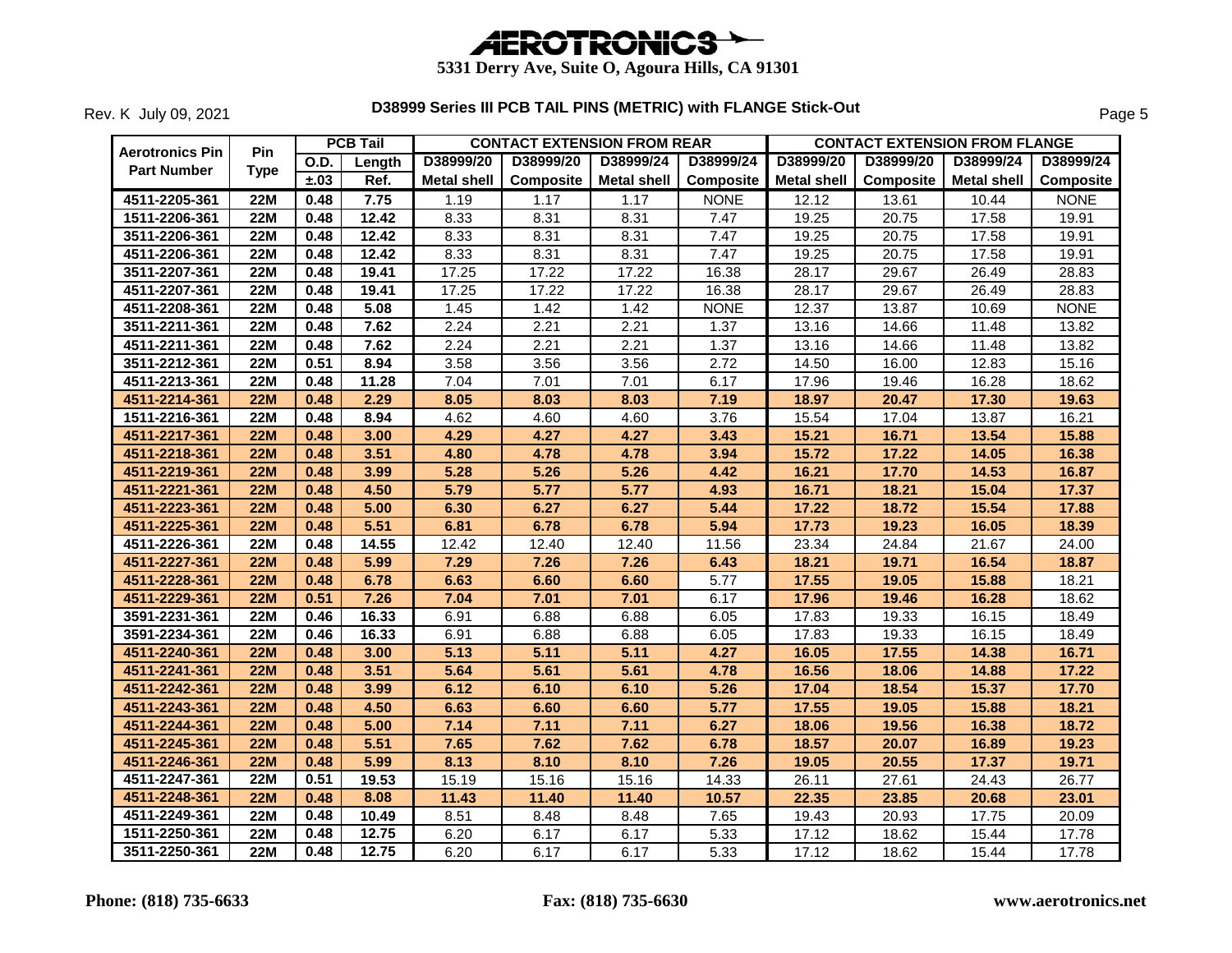

| Aerotronics Pin    | <b>Pin</b>      |      | <b>PCB Tail</b> |                    |           | <b>CONTACT EXTENSION FROM REAR</b> |             | <b>CONTACT EXTENSION FROM FLANGE</b> |                  |             |                  |  |
|--------------------|-----------------|------|-----------------|--------------------|-----------|------------------------------------|-------------|--------------------------------------|------------------|-------------|------------------|--|
| <b>Part Number</b> | <b>Type</b>     | O.D. | Length          | D38999/20          | D38999/20 | D38999/24                          | D38999/24   | D38999/20                            | D38999/20        | D38999/24   | D38999/24        |  |
|                    |                 | ±.03 | Ref.            | <b>Metal shell</b> | Composite | <b>Metal shell</b>                 | Composite   | <b>Metal shell</b>                   | <b>Composite</b> | Metal shell | <b>Composite</b> |  |
| 4511-2251-361      | <b>22M</b>      | 0.48 | 6.76            | 2.64               | 2.62      | 2.62                               | 1.78        | 13.56                                | 15.06            | 11.89       | 14.22            |  |
| 1511-2254-361      | <b>22M</b>      | 0.48 | 19.35           | 15.24              | 15.21     | 15.21                              | 14.38       | 26.16                                | 27.66            | 24.49       | 26.82            |  |
| 3511-2254-361      | <b>22M</b>      | 0.48 | 19.35           | 15.24              | 15.21     | 15.21                              | 14.38       | 26.16                                | 27.66            | 24.49       | 26.82            |  |
| 4511-2255-361      | <b>22M</b>      | 0.48 | 5.49            | 3.51               | 3.48      | 3.48                               | 2.64        | 14.43                                | 15.93            | 12.75       | 15.09            |  |
| 3511-2259-361      | <b>22M</b>      | 0.48 | 14.33           | 12.17              | 12.14     | 12.14                              | 11.30       | 23.09                                | 24.59            | 21.41       | 23.75            |  |
| 4511-2260-361      | <b>22M</b>      | 0.74 | 7.11            | 6.17               | 6.15      | 6.15                               | 5.31        | 17.09                                | 18.59            | 15.42       | 17.75            |  |
| 4511-2263-361      | <b>22M</b>      | 0.48 | 5.97            | 3.78               | 3.76      | 3.76                               | 2.92        | 14.71                                | 16.21            | 13.03       | 15.37            |  |
| 4511-2264-361      | <b>22M</b>      | 0.48 | 6.81            | 10.16              | 10.13     | 10.13                              | 9.30        | 21.08                                | 22.58            | 19.41       | 21.74            |  |
| 3511-2266-361      | <b>22M</b>      | 0.48 | 16.03           | 11.73              | 11.71     | 11.71                              | 10.87       | 22.66                                | 24.16            | 20.98       | 23.32            |  |
| 4511-2267-361      | <b>22M</b>      | 0.48 | 3.00            | 6.15               | 6.12      | 6.12                               | 5.28        | 17.07                                | 18.57            | 15.39       | 17.73            |  |
| 4511-2268-361      | <b>22M</b>      | 0.48 | 8.38            | 6.22               | 6.20      | 6.20                               | 5.36        | 17.15                                | 18.64            | 15.47       | 17.81            |  |
| 4511-2000-363      | 20              | 0.64 | 7.54            | 5.54               | 5.51      | 5.51                               | 4.67        | 16.46                                | 17.96            | 14.78       | 17.12            |  |
| 4511-2001-363      | 20              | 0.66 | 5.08            | 7.70               | 7.67      | 7.67                               | 6.83        | 18.62                                | 20.12            | 16.94       | 19.28            |  |
| 1511-2002-363      | 20              | 0.48 | 10.97           | 8.51               | 8.48      | 8.48                               | 7.65        | 19.43                                | 20.93            | 17.75       | 20.09            |  |
| 4511-2002-363      | 20              | 0.48 | 11.05           | 8.51               | 8.48      | 8.48                               | 7.65        | 19.43                                | 20.93            | 17.75       | 20.09            |  |
| 4511-2003-363      | 20              | 0.48 | 3.45            | 3.30               | 3.28      | 3.28                               | 2.44        | 14.22                                | 15.72            | 12.55       | 14.88            |  |
| 4511-2004-363      | $\overline{20}$ | 0.51 | 6.35            | 7.04               | 7.01      | 7.01                               | 6.17        | 17.96                                | 19.46            | 16.28       | 18.62            |  |
| 4511-2006-363      | 20              | 0.48 | 7.62            | 5.08               | 5.05      | 5.05                               | 4.22        | 16.00                                | 17.50            | 14.33       | 16.66            |  |
| 4511-2007-363      | 20              | 0.64 | 9.58            | 3.45               | 3.43      | 3.43                               | 2.59        | 14.38                                | 15.88            | 12.70       | 15.04            |  |
| 4511-2008-363      | $\overline{20}$ | 0.64 | 8.71            | 1.19               | 1.17      | 1.17                               | <b>NONE</b> | 12.12                                | 13.61            | 10.44       | <b>NONE</b>      |  |
| 4511-2009-363      | 20              | 0.64 | 10.19           | 3.51               | 3.48      | 3.48                               | 2.64        | 14.43                                | 15.93            | 12.75       | 15.09            |  |
| 3511-2010-363      | $\overline{20}$ | 0.48 | 2.16            | 5.26               | 5.23      | 5.23                               | 4.39        | 16.18                                | 17.68            | 14.50       | 16.84            |  |
| 1511-2011-363      | 20              | 0.48 | 10.31           | 5.31               | 5.28      | 5.28                               | 4.45        | 16.23                                | 17.73            | 14.55       | 16.89            |  |
| 1511-2012-363      | 20              | 0.48 | 10.41           | 3.18               | 3.15      | 3.15                               | 2.31        | 14.10                                | 15.60            | 12.42       | 14.76            |  |
| 1511-2013-363      | 20              | 0.48 | 8.51            | 1.19               | 1.17      | 1.17                               | <b>NONE</b> | 12.12                                | 13.61            | 10.44       | <b>NONE</b>      |  |
| 1511-2015-363      | 20              | 0.48 | 23.72           | 16.41              | 16.38     | 16.38                              | 15.54       | 27.33                                | 28.83            | 25.65       | 27.99            |  |
| 1511-2016-363      | 20              | 0.48 | 5.08            | 1.45               | 1.42      | 1.42                               | <b>NONE</b> | 12.37                                | 13.87            | 10.69       | <b>NONE</b>      |  |
| 1511-2017-363      | $\overline{20}$ | 0.48 | 12.22           | 5.08               | 5.05      | 5.05                               | 4.22        | 16.00                                | 17.50            | 14.33       | 16.66            |  |
| 1511-2018-363      | $\overline{20}$ | 0.48 | 8.69            | 6.15               | 6.12      | 6.12                               | 5.28        | 17.07                                | 18.57            | 15.39       | 17.73            |  |
| 4511-2021-363      | 20              | 0.51 | 6.35            | 3.89               | 3.86      | 3.86                               | 3.02        | 14.81                                | 16.31            | 13.13       | 15.47            |  |
| 4511-2022-363      | 20              | 0.51 | 6.35            | 7.04               | 7.01      | 7.01                               | 6.17        | 17.96                                | 19.46            | 16.28       | 18.62            |  |
| 4511-2023-363      | $\overline{20}$ | 0.51 | 2.29            | 3.56               | 3.53      | 3.53                               | 2.69        | 14.48                                | 15.98            | 12.80       | 15.14            |  |
| 4511-2024-363      | 20              | 0.48 | 8.31            | 5.77               | 5.74      | 5.74                               | 4.90        | 16.69                                | 18.19            | 15.01       | 17.35            |  |
| 3511-2025-363      | 20              | 0.48 | 18.08           | 15.54              | 15.52     | 15.52                              | 14.68       | 26.47                                | 27.97            | 24.79       | 27.13            |  |
| 4511-2026-363      | $\overline{20}$ | 0.48 | 10.67           | 8.51               | 8.48      | 8.48                               | 7.65        | 19.43                                | 20.93            | 17.75       | 20.09            |  |
| 4511-2027-363      | 20              | 0.48 | 8.38            | 6.22               | 6.20      | 6.20                               | 5.36        | 17.15                                | 18.64            | 15.47       | 17.81            |  |
| 4511-2028-363      | $\overline{20}$ | 0.48 | 6.96            | 2.13               | 2.11      | 2.11                               | 1.27        | 13.06                                | 14.55            | 11.38       | 13.72            |  |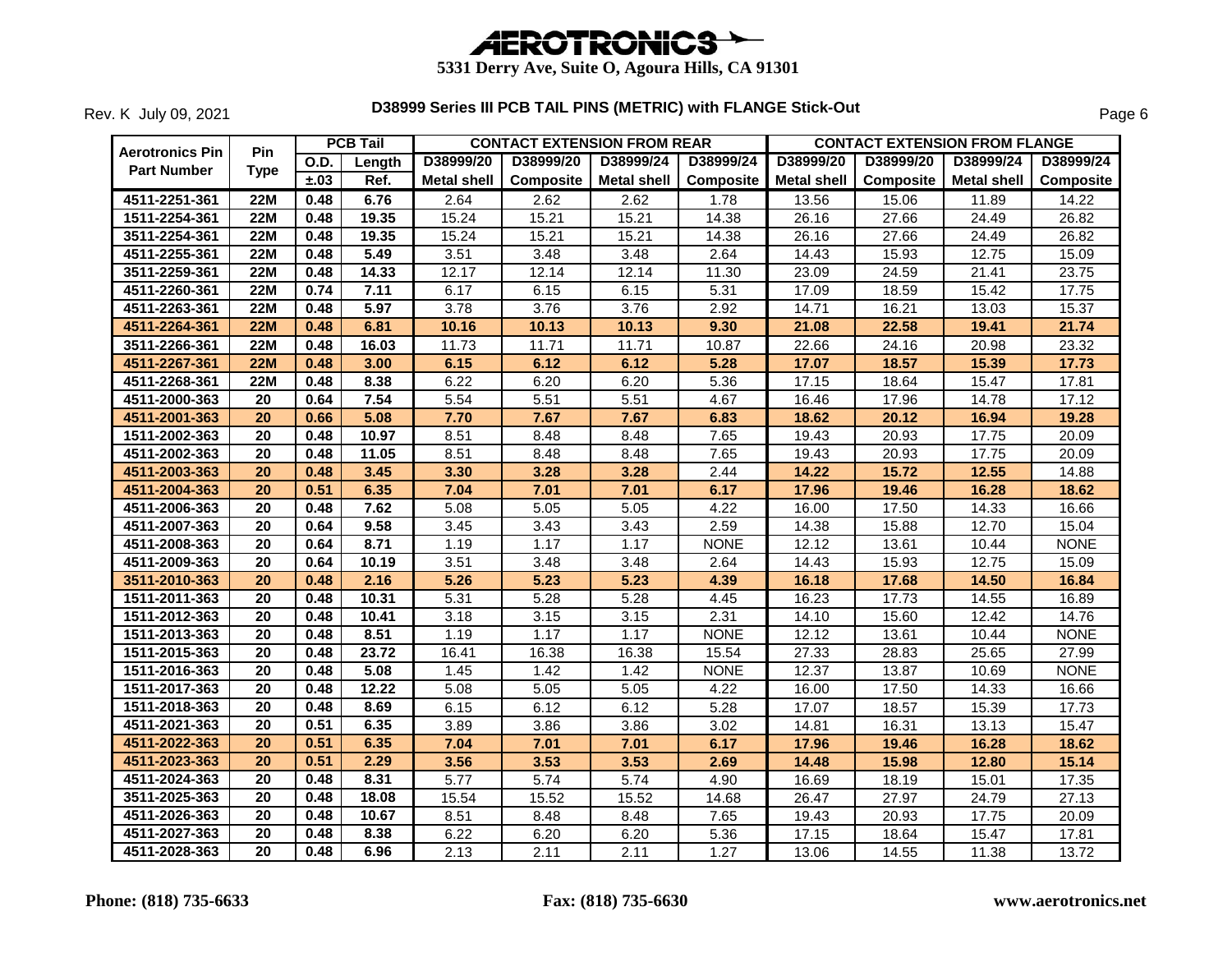

| <b>Aerotronics Pin</b> | <b>Pin</b>      |      | <b>PCB Tail</b> |                    | <b>CONTACT EXTENSION FROM REAR</b> |                    |                  |                    |           | <b>CONTACT EXTENSION FROM FLANGE</b> |                  |
|------------------------|-----------------|------|-----------------|--------------------|------------------------------------|--------------------|------------------|--------------------|-----------|--------------------------------------|------------------|
| <b>Part Number</b>     | <b>Type</b>     | O.D. | Length          | D38999/20          | D38999/20                          | D38999/24          | D38999/24        | D38999/20          | D38999/20 | D38999/24                            | D38999/24        |
|                        |                 | ±.03 | Ref.            | <b>Metal shell</b> | Composite                          | <b>Metal shell</b> | <b>Composite</b> | <b>Metal shell</b> | Composite | Metal shell                          | <b>Composite</b> |
| 4511-2029-363          | 20              | 0.48 | 10.67           | 8.51               | 8.48                               | 8.48               | 7.65             | 19.43              | 20.93     | 17.75                                | 20.09            |
| 4511-2030-363          | 20              | 1.02 | 6.99            | 10.95              | 10.92                              | 10.92              | 10.08            | 21.87              | 23.37     | 20.19                                | 22.53            |
| 4511-2031-363          | 20              | 0.64 | 14.00           | 8.51               | 8.48                               | 8.48               | 7.65             | 19.43              | 20.93     | 17.75                                | 20.09            |
| 4511-2032-363          | 20              | 0.58 | 7.01            | 10.06              | 10.03                              | 10.03              | 9.19             | 20.98              | 22.48     | 19.30                                | 21.64            |
| 4511-2033-363          | 20              | 0.64 | 4.06            | 3.25               | 3.23                               | 3.23               | 2.39             | 14.17              | 15.67     | 12.50                                | 14.83            |
| 4511-2034-363          | 20              | 0.64 | 4.95            | 4.14               | 4.11                               | 4.11               | 3.28             | 15.06              | 16.56     | 13.39                                | 15.72            |
| 4511-2035-363          | 20              | 0.64 | 8.05            | 6.27               | 6.25                               | 6.25               | 5.41             | 17.20              | 18.69     | 15.52                                | 17.86            |
| 3511-2036-363          | 20              | 0.48 | 16.21           | 13.79              | 13.77                              | 13.77              | 12.93            | 24.71              | 26.21     | 23.04                                | 25.37            |
| 4511-2037-363          | 20              | 0.48 | 9.60            | 5.41               | 5.38                               | 5.38               | 4.55             | 16.33              | 17.83     | 14.66                                | 16.99            |
| 4511-2038-363          | 20              | 0.48 | 12.75           | 8.36               | 8.33                               | 8.33               | 7.49             | 19.28              | 20.78     | 17.60                                | 19.94            |
| 4511-2039-363          | 20              | 0.76 | 3.45            | 3.30               | 3.28                               | 3.28               | 2.44             | 14.22              | 15.72     | 12.55                                | 14.88            |
| 4511-2040-363          | 20              | 0.48 | 16.13           | 13.77              | 13.74                              | 13.74              | 12.90            | 24.69              | 26.19     | 23.01                                | 25.35            |
| 4511-2041-363          | 20              | 0.48 | 3.91            | 9.02               | 8.99                               | 8.99               | 8.15             | 19.94              | 21.44     | 18.26                                | 20.60            |
| 4511-2042-363          | 20              | 0.48 | 23.55           | 21.54              | 21.51                              | 21.51              | 20.68            | 32.46              | 33.96     | 30.78                                | 33.12            |
| 4511-2043-363          | $\overline{20}$ | 0.71 | 3.05            | 7.19               | 7.16                               | 7.16               | 6.32             | 18.11              | 19.61     | 16.43                                | 18.77            |
| 4511-2044-363          | 20              | 0.48 | 7.59            | 2.59               | 2.57                               | 2.57               | 1.73             | 13.51              | 15.01     | 11.84                                | 14.17            |
| 4511-2045-363          | 20              | 0.48 | 10.92           | 5.36               | 5.33                               | 5.33               | 4.50             | 16.28              | 17.78     | 14.61                                | 16.94            |
| 4511-2047-363          | 20              | 0.48 | 10.08           | 5.00               | 4.98                               | 4.98               | 4.14             | 15.93              | 17.42     | 14.25                                | 16.59            |
| 4511-2048-363          | 20              | 0.48 | 9.58            | 7.04               | 7.01                               | 7.01               | 6.17             | 17.96              | 19.46     | 16.28                                | 18.62            |
| 4511-2049-363          | 20              | 0.48 | 8.92            | 6.53               | 6.50                               | 6.50               | 5.66             | 17.45              | 18.95     | 15.77                                | 18.11            |
| 3511-2050-363          | 20              | 0.64 | 24.08           | 17.96              | 17.93                              | 17.93              | 17.09            | 28.88              | 30.38     | 27.20                                | 29.54            |
| 3511-2051-363          | 20              | 0.64 | 22.68           | 17.30              | 17.27                              | 17.27              | 16.43            | 28.22              | 29.72     | 26.54                                | 28.88            |
| 3511-2052-363          | 20              | 0.81 | 22.68           | 17.30              | 17.27                              | 17.27              | 16.43            | 28.22              | 29.72     | 26.54                                | 28.88            |
| 3511-2053-363          | 20              | 0.48 | 12.37           | 9.83               | 9.80                               | 9.80               | 8.97             | 20.75              | 22.25     | 19.08                                | 21.41            |
| 3511-2054-363          | 20              | 0.48 | 10.72           | 3.40               | 3.38                               | 3.38               | 2.54             | 14.33              | 15.82     | 12.65                                | 14.99            |
| 3511-2055-363          | 20              | 0.48 | 6.35            | 10.46              | 10.44                              | 10.44              | 9.60             | 21.39              | 22.89     | 19.71                                | 22.05            |
| 3511-2057-363          | 20              | 0.48 | 6.83            | 4.29               | 4.27                               | 4.27               | 3.43             | 15.21              | 16.71     | 13.54                                | 15.88            |
| 3511-2059-363          | 20              | 0.48 | 11.28           | 9.12               | 9.09                               | 9.09               | 8.26             | 20.04              | 21.54     | 18.36                                | 20.70            |
| 4511-2060-363          | 20              | 0.64 | 3.00            | 4.29               | 4.27                               | 4.27               | 3.43             | 15.21              | 16.71     | 13.54                                | 15.88            |
| 4511-2061-363          | 20              | 0.64 | 3.51            | 4.80               | 4.78                               | 4.78               | 3.94             | 15.72              | 17.22     | 14.05                                | 16.38            |
| 4511-2062-363          | 20              | 0.64 | 3.99            | 5.28               | 5.26                               | 5.26               | 4.42             | 16.21              | 17.70     | 14.53                                | 16.87            |
| 4511-2063-363          | 20              | 0.64 | 4.50            | 5.79               | 5.77                               | 5.77               | 4.93             | 16.71              | 18.21     | 15.04                                | 17.37            |
| 4511-2064-363          | 20              | 0.64 | 5.00            | 6.30               | 6.27                               | 6.27               | 5.44             | 17.22              | 18.72     | 15.54                                | 17.88            |
| 4511-2065-363          | 20              | 0.64 | 5.51            | 6.81               | 6.78                               | 6.78               | 5.94             | 17.73              | 19.23     | 16.05                                | 18.39            |
| 4511-2066-363          | 20              | 0.64 | 5.99            | 7.29               | 7.26                               | 7.26               | 6.43             | 18.21              | 19.71     | 16.54                                | 18.87            |
| 4511-2067-363          | $\overline{20}$ | 0.64 | 3.00            | 5.13               | 5.11                               | 5.11               | 4.27             | 16.05              | 17.55     | 14.38                                | 16.71            |
| 4511-2068-363          | 20              | 0.64 | 3.51            | 5.64               | 5.61                               | 5.61               | 4.78             | 16.56              | 18.06     | 14.88                                | 17.22            |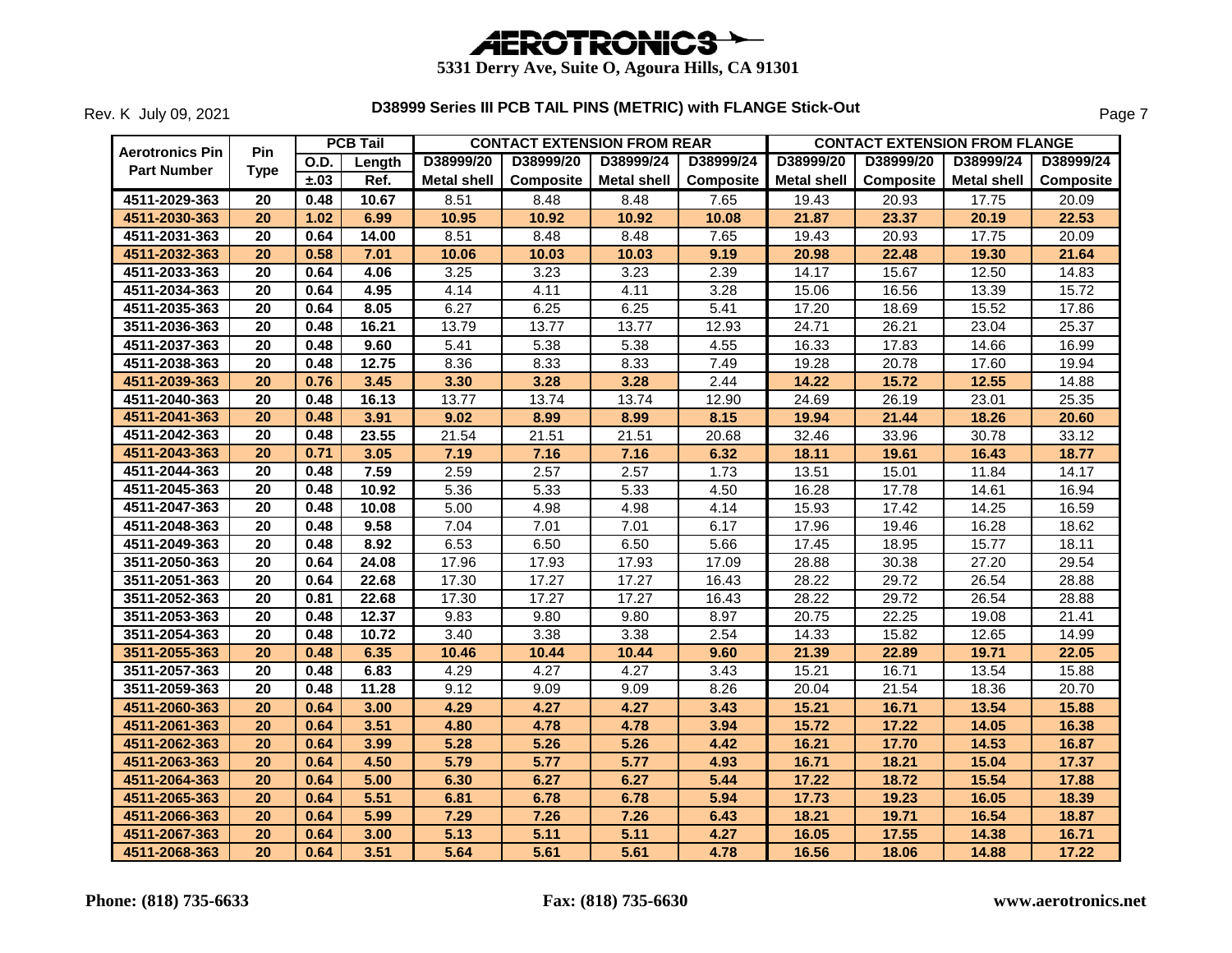

|                        |                 |             | <b>PCB Tail</b> |                    |                  | <b>CONTACT EXTENSION FROM REAR</b> |           |                    | <b>CONTACT EXTENSION FROM FLANGE</b> |                    |                  |
|------------------------|-----------------|-------------|-----------------|--------------------|------------------|------------------------------------|-----------|--------------------|--------------------------------------|--------------------|------------------|
| <b>Aerotronics Pin</b> | <b>Pin</b>      | <b>O.D.</b> | Length          | D38999/20          | D38999/20        | D38999/24                          | D38999/24 | D38999/20          | D38999/20                            | D38999/24          | D38999/24        |
| <b>Part Number</b>     | Type            | ±.03        | Ref.            | <b>Metal shell</b> | <b>Composite</b> | <b>Metal shell</b>                 | Composite | <b>Metal shell</b> | Composite                            | Metal shell        | <b>Composite</b> |
| 4511-2069-363          | 20              | 0.64        | 3.99            | 6.12               | 6.10             | 6.10                               | 5.26      | 17.04              | 18.54                                | 15.37              | 17.70            |
| 4511-2070-363          | 20              | 0.64        | 4.50            | 6.63               | 6.60             | 6.60                               | 5.77      | 17.55              | 19.05                                | 15.88              | 18.21            |
| 4511-2071-363          | 20              | 0.64        | 5.00            | 7.14               | 7.11             | 7.11                               | 6.27      | 18.06              | 19.56                                | 16.38              | 18.72            |
| 4511-2072-363          | 20              | 0.64        | 5.51            | 7.65               | 7.62             | 7.62                               | 6.78      | 18.57              | 20.07                                | 16.89              | 19.23            |
| 4511-2073-363          | 20              | 0.64        | 5.99            | 8.13               | 8.10             | 8.10                               | 7.26      | 19.05              | 20.55                                | 17.37              | 19.71            |
| 4511-2074-363          | 20              | 0.76        | 19.53           | 15.19              | 15.16            | 15.16                              | 14.33     | 26.11              | 27.61                                | 24.43              | 26.77            |
| 4511-2075-363          | 20              | 0.99        | 7.11            | 6.17               | 6.15             | 6.15                               | 5.31      | 17.09              | 18.59                                | 15.42              | 17.75            |
| 4511-2076-363          | 20              | 0.66        | 9.75            | 10.54              | 10.52            | 10.52                              | 9.68      | 21.46              | 22.96                                | 19.79              | 22.12            |
| 3511-2077-363          | 20              | 0.48        | 16.31           | 13.77              | 13.74            | 13.74                              | 12.90     | 24.69              | 26.19                                | 23.01              | 25.35            |
| 4511-2078-363          | 20              | 0.48        | 7.62            | 5.08               | 5.05             | 5.05                               | 4.22      | 16.00              | 17.50                                | 14.33              | 16.66            |
| 4511-2079-363          | 20              | 0.48        | 11.05           | 8.51               | 8.48             | 8.48                               | 7.65      | 19.43              | 20.93                                | 17.75              | 20.09            |
| 4511-2081-363          | 20              | 0.64        | 6.15            | 4.19               | 4.17             | 4.17                               | 3.33      | 15.11              | 16.61                                | 13.44              | 15.77            |
| 4511-2082-363          | 20              | 0.64        | 9.73            | 2.41               | 2.39             | 2.39                               | 1.55      | 13.34              | 14.83                                | 11.66              | 14.00            |
| 3511-2083-363          | 20              | 0.64        | 14.38           | 12.45              | 12.42            | 12.42                              | 11.58     | 23.37              | 24.87                                | 21.69              | 24.03            |
| 1511-2084-363          | 20              | 0.64        | 24.00           | 17.96              | 17.93            | 17.93                              | 17.09     | 28.88              | 30.38                                | $\overline{27.20}$ | 29.54            |
| 1511-2085-363.         | 20              | 0.64        | 19.35           | 15.24              | 15.21            | 15.21                              | 14.38     | 26.16              | 27.66                                | 24.49              | 26.82            |
| 4511-2086-363          | 20              | 0.64        | 8.13            | 4.11               | 4.09             | 4.09                               | 3.25      | 15.04              | 16.54                                | 13.36              | 15.70            |
| 4511-2088-363          | 20              | 0.48        | 5.92            | 1.93               | 1.91             | 1.91                               | 1.07      | 12.85              | 14.35                                | 11.18              | 13.51            |
| 4511-2089-363          | 20              | 0.48        | 11.13           | 3.81               | 3.78             | 3.78                               | 2.95      | 14.73              | 16.23                                | 13.06              | 15.39            |
| 4511-2090-363          | 20              | 0.48        | 5.41            | 5.16               | 5.13             | 5.13                               | 4.29      | 16.08              | 17.58                                | 14.40              | 16.74            |
| 4511-2091-363          | 20              | 0.64        | 3.81            | 5.13               | 5.11             | 5.11                               | 4.27      | 16.05              | 17.55                                | 14.38              | 16.71            |
| 3511-2092-363          | 20              | 0.64        | 12.45           | 10.21              | 10.19            | 10.19                              | 9.35      | 21.13              | 22.63                                | 19.46              | 21.79            |
| 4511-2093-363          | 20              | 0.86        | 3.51            | 3.51               | 3.48             | 3.48                               | 2.64      | 14.43              | 15.93                                | 12.75              | 15.09            |
| 4511-2094-363          | 20              | 0.48        | 7.24            | 6.38               | 6.35             | 6.35                               | 5.51      | 17.30              | 18.80                                | 15.62              | 17.96            |
| 4511-2095-363          | 20              | 0.48        | 5.72            | 3.18               | 3.15             | 3.15                               | 2.31      | 14.10              | 15.60                                | 12.42              | 14.76            |
| 4511-2096-363          | 20              | 0.48        | 13.00           | 10.85              | 10.82            | 10.82                              | 9.98      | $\overline{2}1.77$ | 23.27                                | 20.09              | 22.43            |
| 4511-2097-363          | 20              | 0.48        | 14.20           | 12.04              | 12.01            | 12.01                              | 11.18     | 22.96              | 24.46                                | 21.29              | 23.62            |
| 4511-2098-363          | 20              | 0.48        | 13.77           | 11.23              | 11.20            | 11.20                              | 10.36     | 22.15              | 23.65                                | 20.47              | 22.81            |
| 4511-2099-363          | 20              | 0.48        | 10.54           | 6.15               | 6.12             | 6.12                               | 5.28      | 17.07              | 18.57                                | 15.39              | 17.73            |
| 4511-2002E-363         | 20              | 0.48        | 2.29            | 3.86               | 3.84             | 3.84                               | 3.00      | 14.78              | 16.28                                | 13.11              | 15.44            |
| 4511-2003E-363         | 20              | 0.48        | 2.92            | 3.86               | 3.84             | 3.84                               | 3.00      | 14.78              | 16.28                                | 13.11              | 15.44            |
| 4511-2004E-363         | 20              | 0.48        | 6.63            | 2.51               | 2.49             | 2.49                               | 1.65      | 13.44              | 14.94                                | 11.76              | 14.10            |
| 4511-2005E-363         | 20              | 0.48        | 7.24            | 7.29               | 7.26             | 7.26                               | 6.43      | 18.21              | 19.71                                | 16.54              | 18.87            |
| 4511-2006E-363         | 20              | 0.48        | 6.88            | 7.70               | 7.67             | 7.67                               | 6.83      | 18.62              | 20.12                                | 16.94              | 19.28            |
| 4511-2007E-363         | 20              | 0.48        | 13.84           | 7.04               | 7.01             | 7.01                               | 6.17      | 17.96              | 19.46                                | 16.28              | 18.62            |
| 4511-2008E-363         | 20              | 0.48        | 7.49            | 11.61              | 11.58            | 11.58                              | 10.74     | 22.53              | 24.03                                | 20.85              | 23.19            |
| 4511-2010E-363         | $\overline{20}$ | 0.48        | 5.59            | 10.46              | 10.44            | 10.44                              | 9.60      | 21.39              | 22.89                                | 19.71              | 22.05            |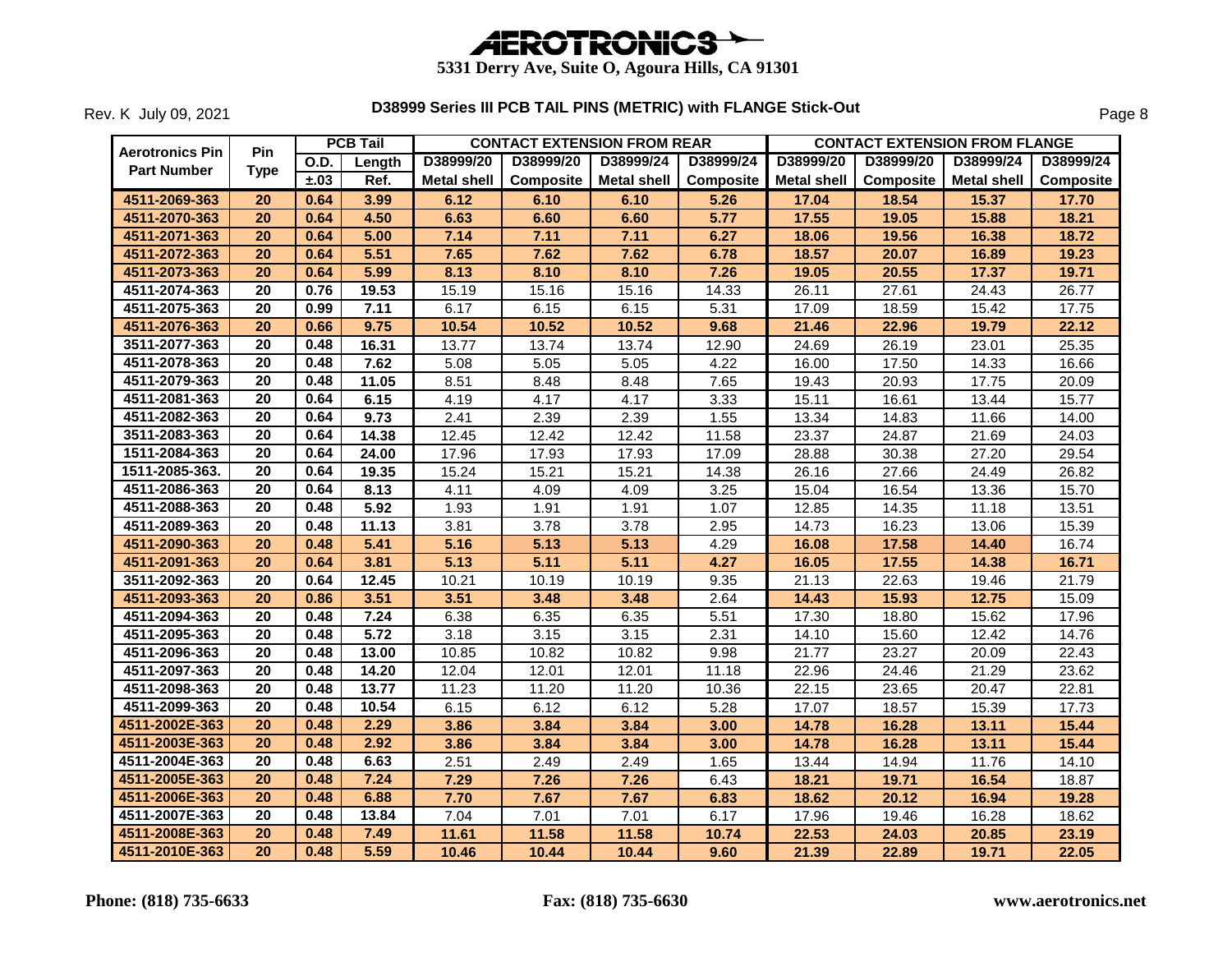

| <b>Aerotronics Pin</b> | <b>Pin</b>  |      | <b>PCB Tail</b> |                    | <b>CONTACT EXTENSION FROM REAR</b> |                    |             | <b>CONTACT EXTENSION FROM FLANGE</b> |                  |             |                  |
|------------------------|-------------|------|-----------------|--------------------|------------------------------------|--------------------|-------------|--------------------------------------|------------------|-------------|------------------|
| <b>Part Number</b>     | <b>Type</b> | O.D. | Length          | D38999/20          | D38999/20                          | D38999/24          | D38999/24   | D38999/20                            | D38999/20        | D38999/24   | D38999/24        |
|                        |             | ±.03 | Ref.            | <b>Metal shell</b> | <b>Composite</b>                   | <b>Metal shell</b> | Composite   | <b>Metal shell</b>                   | <b>Composite</b> | Metal shell | <b>Composite</b> |
| 4511-2011E-363         | 20          | 0.48 | 2.41            | 15.80              | 15.77                              | 15.77              | 14.94       | 26.72                                | 28.22            | 25.04       | 27.38            |
| 4511-2012E-363         | 20          | 0.48 | 8.46            | 1.65               | 1.63                               | 1.63               | 0.79        | 12.57                                | 14.07            | 10.90       | 13.23            |
| 4511-2013E-363         | 20          | 1.02 | 6.35            | 11.46              | 11.43                              | 11.43              | 10.59       | 22.38                                | 23.88            | 20.70       | 23.04            |
| 4511-1600-364          | 16          | 1.57 | 13.92           | 8.53               | 8.51                               | 8.51               | 7.67        | 19.46                                | 20.96            | 17.78       | 20.12            |
| 4511-1601-364          | 16          | 1.57 | 8.69            | 8.26               | 8.23                               | 8.23               | 7.39        | 19.18                                | 20.68            | 17.50       | 19.84            |
| 4511-1602-364          | 16          | 1.57 | 7.80            | 1.19               | 1.17                               | 1.17               | <b>NONE</b> | 12.12                                | 13.61            | 10.44       | <b>NONE</b>      |
| 4511-1603-364          | 16          | 1.22 | 13.89           | 8.51               | 8.48                               | 8.48               | 7.65        | 19.43                                | 20.93            | 17.75       | 20.09            |
| 4511-1604-364          | 16          | 1.57 | 9.83            | 2.46               | 2.44                               | 2.44               | 1.60        | 13.39                                | 14.88            | 11.71       | 14.05            |
| 4511-1605-364          | 16          | 1.45 | 3.00            | 8.79               | 8.76                               | 8.76               | 7.92        | 19.71                                | 21.21            | 18.03       | 20.37            |
| 4511-1606-364          | 16          | 1.27 | 4.32            | 6.78               | 6.76                               | 6.76               | 5.92        | 17.70                                | 19.20            | 16.03       | 18.36            |
| 4511-1607-364          | 16          | 1.57 | 19.10           | 15.01              | 14.99                              | 14.99              | 14.15       | 25.93                                | 27.43            | 24.26       | 26.59            |
| 4511-1608-364          | 16          | 1.57 | 2.29            | 3.56               | 3.53                               | 3.53               | 2.69        | 14.48                                | 15.98            | 12.80       | 15.14            |
| 4511-1609-364          | 16          | 1.57 | 13.92           | 11.05              | 11.02                              | 11.02              | 10.19       | 21.97                                | 23.47            | 20.29       | 22.63            |
| 4511-1610-364          | 16          | 0.64 | 11.07           | 8.53               | 8.51                               | 8.51               | 7.67        | 19.46                                | 20.96            | 17.78       | 20.12            |
| 4511-1611-364          | 16          | 0.64 | 4.19            | 3.25               | 3.23                               | 3.23               | 2.39        | 14.17                                | 15.67            | 12.50       | 14.83            |
| 4511-1612-364          | 16          | 0.64 | 5.08            | 4.14               | 4.11                               | 4.11               | 3.28        | 15.06                                | 16.56            | 13.39       | 15.72            |
| 4511-1613-364          | 16          | 0.64 | 6.05            | 5.11               | 5.08                               | 5.08               | 4.24        | 16.03                                | 17.53            | 14.35       | 16.69            |
| 4511-1618-364          | 16          | 0.64 | 2.16            | 5.26               | 5.23                               | 5.23               | 4.39        | 16.18                                | 17.68            | 14.50       | 16.84            |
| 4511-1620-364          | 16          | 1.02 | 13.92           | 6.17               | 6.15                               | 6.15               | 5.31        | 17.09                                | 18.59            | 15.42       | 17.75            |
| 4511-1621-364          | 16          | 1.02 | 15.98           | 8.23               | 8.20                               | 8.20               | 7.37        | 19.15                                | 20.65            | 17.48       | 19.81            |
| 4511-1640-364          | 16          | 1.57 | 3.00            | 4.29               | 4.27                               | 4.27               | 3.43        | 15.21                                | 16.71            | 13.54       | 15.88            |
| 4511-1641-364          | 16          | 1.57 | 3.51            | 4.80               | 4.78                               | 4.78               | 3.94        | 15.72                                | 17.22            | 14.05       | 16.38            |
| 4511-1642-364          | 16          | 1.57 | 3.99            | 5.28               | 5.26                               | 5.26               | 4.42        | 16.21                                | 17.70            | 14.53       | 16.87            |
| 4511-1643-364          | 16          | 1.57 | 4.50            | 5.79               | 5.77                               | 5.77               | 4.93        | 16.71                                | 18.21            | 15.04       | 17.37            |
| 4511-1644-364          | 16          | 1.57 | 5.00            | 6.30               | 6.27                               | 6.27               | 5.44        | 17.22                                | 18.72            | 15.54       | 17.88            |
| 4511-1645-364          | 16          | 1.57 | 5.51            | 6.81               | 6.78                               | 6.78               | 5.94        | 17.73                                | 19.23            | 16.05       | 18.39            |
| 4511-1646-364          | 16          | 1.57 | 5.99            | 7.29               | 7.26                               | 7.26               | 6.43        | 18.21                                | 19.71            | 16.54       | 18.87            |
| 4511-1647-364          | 16          | 1.57 | 3.00            | 5.13               | 5.11                               | 5.11               | 4.27        | 16.05                                | 17.55            | 14.38       | 16.71            |
| 4511-1648-364          | 16          | 1.57 | 3.51            | 5.64               | 5.61                               | 5.61               | 4.78        | 16.56                                | 18.06            | 14.88       | 17.22            |
| 4511-1649-364          | 16          | 1.57 | 3.99            | 6.12               | 6.10                               | 6.10               | 5.26        | 17.04                                | 18.54            | 15.37       | 17.70            |
| 4511-1650-364          | 16          | 1.57 | 4.50            | 6.63               | 6.60                               | 6.60               | 5.77        | 17.55                                | 19.05            | 15.88       | 18.21            |
| 4511-1651-364          | 16          | 1.57 | 5.00            | 7.14               | 7.11                               | 7.11               | 6.27        | 18.06                                | 19.56            | 16.38       | 18.72            |
| 4511-1652-364          | 16          | 1.57 | 5.51            | 7.65               | 7.62                               | 7.62               | 6.78        | 18.57                                | 20.07            | 16.89       | 19.23            |
| 4511-1653-364          | 16          | 1.57 | 5.99            | 8.13               | 8.10                               | 8.10               | 7.26        | 19.05                                | 20.55            | 17.37       | 19.71            |
| 4511-1654-364          | 16          | 1.22 | 22.71           | 17.30              | 17.27                              | 17.27              | 16.43       | 28.22                                | 29.72            | 26.54       | 28.88            |
| 4511-1655-364          | 16          | 1.52 | 19.53           | 15.19              | 15.16                              | 15.16              | 14.33       | 26.11                                | 27.61            | 24.43       | 26.77            |
| 4511-1656-364          | 16          | 1.57 | 7.65            | 5.41               | 5.38                               | 5.38               | 4.55        | 16.33                                | 17.83            | 14.66       | 16.99            |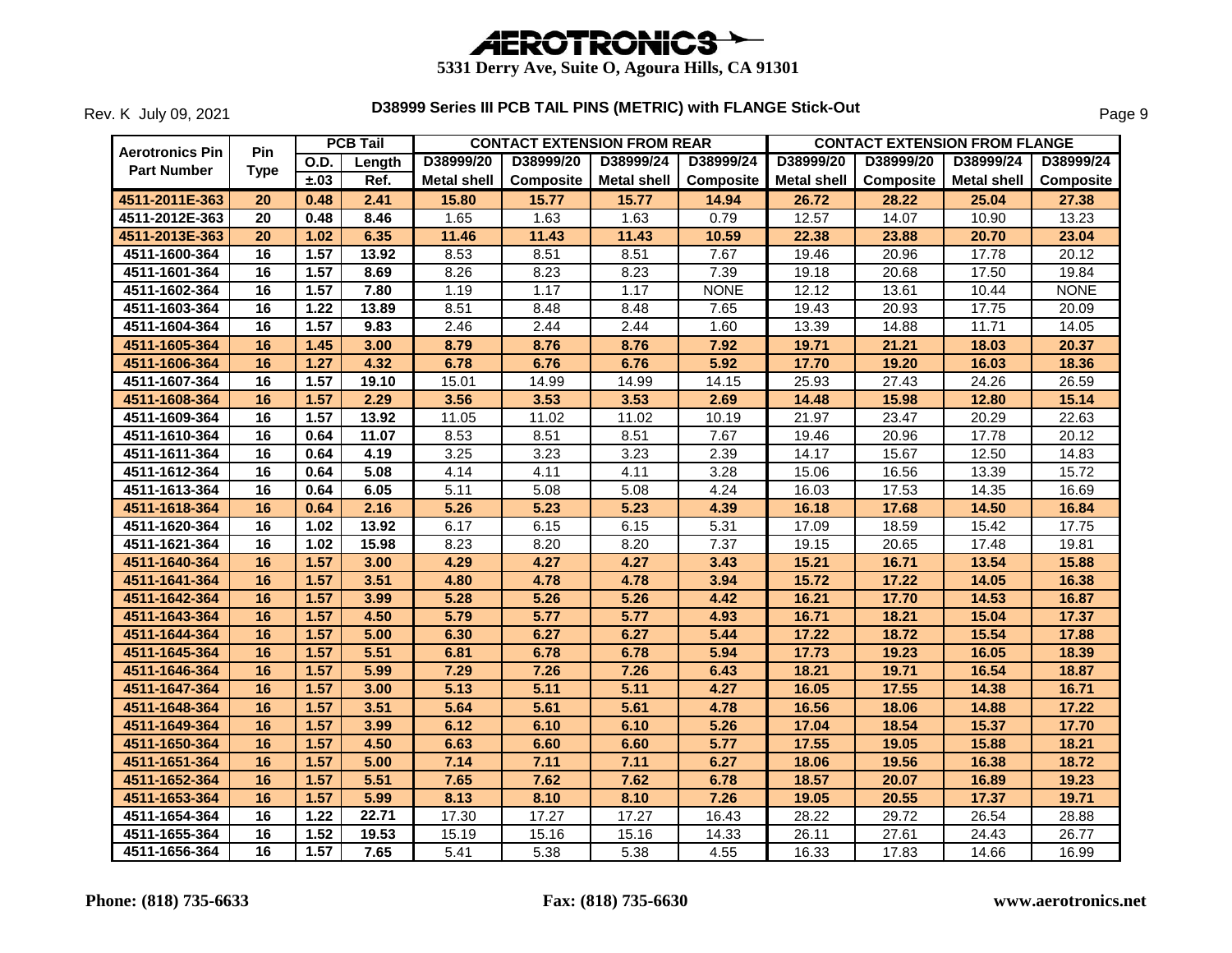

|                                              | Pin             |             | <b>PCB Tail</b> |                    |           | <b>CONTACT EXTENSION FROM REAR</b> |                  |                    |           | <b>CONTACT EXTENSION FROM FLANGE</b> |             |
|----------------------------------------------|-----------------|-------------|-----------------|--------------------|-----------|------------------------------------|------------------|--------------------|-----------|--------------------------------------|-------------|
| <b>Aerotronics Pin</b><br><b>Part Number</b> | <b>Type</b>     | <b>O.D.</b> | Length          | D38999/20          | D38999/20 | D38999/24                          | D38999/24        | D38999/20          | D38999/20 | D38999/24                            | D38999/24   |
|                                              |                 | ±.03        | Ref.            | <b>Metal shell</b> | Composite | <b>Metal shell</b>                 | <b>Composite</b> | <b>Metal shell</b> | Composite | <b>Metal shell</b>                   | Composite   |
| 4511-1657-364                                | 16              | 1.57        | 11.02           | 6.35               | 6.32      | 6.32                               | 5.49             | 17.27              | 18.77     | 15.60                                | 17.93       |
| 4511-1658-364                                | 16              | 0.99        | 3.05            | 7.19               | 7.16      | 7.16                               | 6.32             | 18.11              | 19.61     | 16.43                                | 18.77       |
| 4511-1659-364                                | 16              | 1.57        | 7.11            | 6.73               | 6.71      | 6.71                               | 5.87             | 17.65              | 19.15     | 15.98                                | 18.31       |
| 4511-1660-364                                | 16              | 1.57        | 5.41            | 5.16               | 5.13      | 5.13                               | 4.29             | 16.08              | 17.58     | 14.40                                | 16.74       |
| 4511-1661-364                                | $\overline{16}$ | 1.57        | 10.49           | 5.31               | 5.28      | 5.28                               | 4.45             | 16.23              | 17.73     | 14.55                                | 16.89       |
| 4511-1662-364                                | 16              | 1.57        | 6.07            | 0.89               | 0.86      | 0.86                               | <b>NONE</b>      | 11.81              | 13.31     | 10.13                                | <b>NONE</b> |
| 4511-1663-364                                | 16              | 1.57        | 10.87           | 5.66               | 5.64      | 5.64                               | 4.80             | 16.59              | 18.08     | 14.91                                | 17.25       |
| 4511-1665-364                                | 16              | 1.57        | 16.59           | 11.20              | 11.18     | 11.18                              | 10.34            | 22.12              | 23.62     | 20.45                                | 22.78       |
| 4511-1666-364                                | 16              | 1.57        | 10.67           | 8.51               | 8.48      | 8.48                               | 7.65             | 19.43              | 20.93     | 17.75                                | 20.09       |
| 4511-1667-364                                | 16              | 1.57        | 8.38            | 6.22               | 6.20      | 6.20                               | 5.36             | 17.15              | 18.64     | 15.47                                | 17.81       |
| 4511-1668-364                                | 16              | 1.57        | 6.27            | 1.63               | 1.60      | 1.60                               | 0.76             | 12.55              | 14.05     | 10.87                                | 13.21       |
| 4511-1669-364                                | 16              | 1.57        | 12.75           | 8.36               | 8.33      | 8.33                               | 7.49             | 19.28              | 20.78     | 17.60                                | 19.94       |
| 4511-1670-364                                | 16              | 1.57        | 16.13           | 13.77              | 13.74     | 13.74                              | 12.90            | 24.69              | 26.19     | 23.01                                | 25.35       |
| 4511-1671-364                                | 16              | 1.57        | 6.78            | 1.45               | 1.42      | 1.42                               | <b>NONE</b>      | 12.37              | 13.87     | 10.69                                | <b>NONE</b> |
| 4511-1672-364                                | 16              | 1.57        | 14.55           | 12.42              | 12.40     | 12.40                              | 11.56            | 23.34              | 24.84     | 21.67                                | 24.00       |
| 4511-1673-364                                | 16              | 1.57        | 6.35            | 10.46              | 10.44     | 10.44                              | 9.60             | 21.39              | 22.89     | 19.71                                | 22.05       |
| 4511-1674-364                                | 16              | 1.57        | 9.60            | 5.49               | 5.46      | 5.46                               | 4.62             | 16.41              | 17.91     | 14.73                                | 17.07       |
| 4511-1675-364                                | 16              | 1.57        | 8.00            | 3.61               | 3.58      | 3.58                               | 2.74             | 14.53              | 16.03     | 12.85                                | 15.19       |
| 4511-1676-364                                | 16              | 1.57        | 9.65            | 13.79              | 13.77     | 13.77                              | 12.93            | 24.71              | 26.21     | 23.04                                | 25.37       |
| 4511-1677-364                                | 16              | 1.57        | 11.43           | 7.04               | 7.01      | 7.01                               | 6.17             | 17.96              | 19.46     | 16.28                                | 18.62       |
| 4511-1678-364                                | 16              | 1.57        | 8.18            | 2.84               | 2.82      | 2.82                               | 1.98             | 13.77              | 15.27     | 12.09                                | 14.43       |
| 4511-1680-364                                | 16              | 1.57        | 13.26           | 9.14               | 9.12      | 9.12                               | 8.28             | 20.07              | 21.56     | 18.39                                | 20.73       |
| 4511-1681-364                                | 16              | 1.57        | 10.03           | 4.70               | 4.67      | 4.67                               | 3.84             | 15.62              | 17.12     | 13.94                                | 16.28       |
| 4511-1682-364                                | 16              | 1.57        | 7.65            | 5.54               | 5.51      | 5.51                               | 4.67             | 16.46              | 17.96     | 14.78                                | 17.12       |
| 4511-1683-364                                | 16              | 1.57        | 11.30           | 5.97               | 5.94      | 5.94                               | 5.11             | 16.89              | 18.39     | 15.21                                | 17.55       |
| 4511-1684-364                                | 16              | 1.57        | 21.64           | 19.66              | 19.63     | 19.63                              | 18.80            | 30.58              | 32.08     | 28.91                                | 31.24       |
| 4511-1685-364                                | 16              | 1.57        | 10.08           | 7.54               | 7.52      | 7.52                               | 6.68             | 18.47              | 19.96     | 16.79                                | 19.13       |
| 4511-1686-364                                | 16              | 1.57        | 24.00           | 17.96              | 17.93     | 17.93                              | 17.09            | 28.88              | 30.38     | 27.20                                | 29.54       |
| 4511-1687-364                                | 16              | 1.57        | 20.65           | 18.49              | 18.47     | 18.47                              | 17.63            | 29.41              | 30.91     | 27.74                                | 30.07       |
| 4511-1688-364                                | 16              | 1.57        | 13.00           | 10.85              | 10.82     | 10.82                              | 9.98             | 21.77              | 23.27     | 20.09                                | 22.43       |
| 4511-1689-364                                | 16              | 1.57        | 4.83            | 4.90               | 4.88      | 4.88                               | 4.04             | 15.82              | 17.32     | 14.15                                | 16.48       |
| 4511-1690-364                                | 16              | 1.37        | 3.51            | 3.51               | 3.48      | 3.48                               | 2.64             | 14.43              | 15.93     | 12.75                                | 15.09       |
| 4511-1691-364                                | 16              | 1.02        | 5.08            | 4.06               | 4.04      | 4.04                               | 3.20             | 14.99              | 16.48     | 13.31                                | 15.65       |
| 4511-1692-364                                | 16              | 1.57        | 6.35            | 11.46              | 11.43     | 11.43                              | 10.59            | 22.38              | 23.88     | 20.70                                | 23.04       |
| 4511-1200-365                                | 12              | 2.06        | 16.33           | 8.51               | 8.48      | 8.48                               | 7.65             | 19.43              | 20.93     | 17.75                                | 20.09       |
| 4511-1201-365                                | $\overline{12}$ | 2.06        | 12.01           | 4.19               | 4.17      | 4.17                               | 3.33             | 15.11              | 16.61     | 13.44                                | 15.77       |
| 4511-1203-365                                | 12              | 2.06        | 13.28           | 5.46               | 5.44      | 5.44                               | 4.60             | 16.38              | 17.88     | 14.71                                | 17.04       |